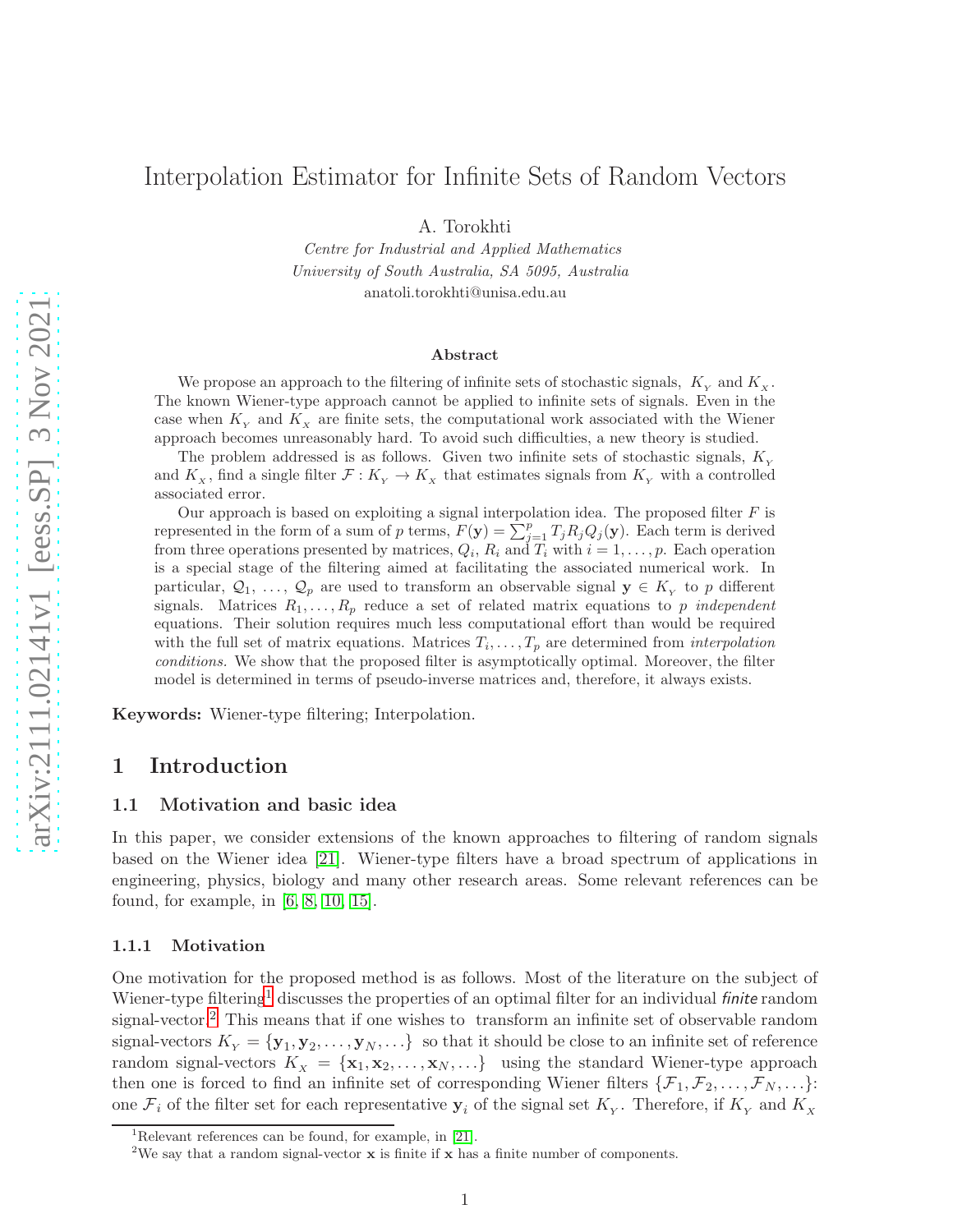are infinite sets of random signals, such an approach cannot be applied in practice.[3](#page-1-0) Moreover, in some situations it is appropriate and possibly necessary to introduce an 'identifier', a parameter whose value identifies or associates a specific filter from the set  $\{\mathcal{F}_1, \mathcal{F}_2, \ldots, \mathcal{F}_N, \ldots\}$  with a given signal from  $K_{Y}$ .

An example of infinite sets,  $K_Y$  and  $K_X$ , arises in the situation where signals  $y \in K_Y$  and  $\mathbf{x} \in K_{\scriptscriptstyle{X}}$  are dependent on a parameter vector  $\alpha = (\alpha^{(1)}, \dots, \alpha^{(q)})^T \in C^q \subseteq \mathbb{R}^q$ , where  $C^q$  is a q-dimensional cube, i.e.,  $\mathbf{y} = \mathbf{y}(\cdot, \alpha)$  and  $\mathbf{x} = \mathbf{x}(\cdot, \alpha)$ . In particular, one coordinate, say  $\alpha^{(1)}$  of  $\alpha$ , could be interpreted as time, thus allowing for a continuous stream of vectors. In this regard, see also Section [2.4.1](#page-10-0) below.

Note that even in the case when  $K_Y$  and  $K_X$  are finite sets,  $K_Y = {\bf{y}_1, y_2, \ldots, y_N}$  and  $K_x = {\mathbf{x}_1, \mathbf{x}_2, \dots, \mathbf{x}_N}$ , and then  $K_y$  and  $K_x$  can be represented as finite signals, the Wiener approach leads to computation of large covariance matrices. Indeed, if each  $y_i$  has n components and each  $x_i$  has m components then the Wiener approach leads to computation of a product of an  $mN \times nN$  matrix and an  $nN \times nN$  matrix and computation of an  $nN \times nN$  pseudo-inverse matrix [\[21\]](#page-17-0). This requires  $O(2mn^2N^3)$  and  $O(22n^3N^3)$  flops, respectively [\[7\]](#page-16-1). As a result, the computational work associated with this approach becomes unreasonably hard.

Note that a filtering methodology based on recursive least squares (RLS) algorithms, similar to Wiener-type filters, also discusses the properties of a filter for an individual finite signalvector, not for infinite signal sets considered in this paper (see, for example, [\[1,](#page-16-2) [2,](#page-16-3) [9,](#page-17-4) [16\]](#page-17-5)). Additionally, in the derivation of RLS filters, it is assumed that the correlation matrix is invertible[4](#page-1-1) . In our method, the latter restriction is omitted (see Remark [5\)](#page-6-0). It is also known [\[16\]](#page-17-5) that the computational cost of RLS filters is of the same order or higher than that of the Wiener-type filtering techniques.

### 1.1.2 Brief description of the problem

To avoid such difficulties, we here propose and study an approach that allows one to use a single filter to estimate arbitrary signals from the set  $K_Y$ . In other words, we solve the following problem. Given two infinite sets of random signals,  $K_{_Y}$  and  $K_{_X}$ , find a single filter  $\mathcal{F}: K_{_Y} \to K_{_X}$ based on an observable signal  $y \in K_Y$  that estimates the signal  $x \in K_X$  with a controlled, associated error. Note that in our formulation the set  $K_Y$  can be finite or infinite. In the latter case, though, the set must be compact.

#### <span id="page-1-2"></span>1.1.3 Basic idea

Our proposed approach to determining the desired filter  $\mathcal{F}: K_{\mathcal{V}} \to K_{\mathcal{X}}$  is as follows. First, choose a finite subset  $S_x = {\mathbf{x}_1, \mathbf{x}_2, \dots, \mathbf{x}_p} \subset K_x$  and a corresponding subset  $S_y = {\mathbf{y}_1, \mathbf{y}_2, \dots, \mathbf{y}_p}$  $\{y_p\} \subset K_\gamma$ . Then, define p pairs  $(x_1, y_1), \ldots, (x_p, y_p)$  taken from the set  $S_\chi \times S_\gamma$ . These are used to establish  $p$  interpolation conditions. Finally, determine the filter  $\mathcal F$  that satisfies the interpolation conditions. The filter  $\mathcal F$  is called the interpolation filter.

#### 1.1.4 Contribution

In Section [2.3,](#page-6-1) we show that the interpolation filter  $\mathcal F$  is asymptotically optimal in the sense that, under certain conditions, its associated error tends to the minimal error. Assumptions used are detailed in Section [1.2.4.](#page-3-0) Here, we mention that, in particular, certain covariance matrices formed from specifically chosen signals in  $K_{Y}$  and  $K_{X}$  are assumed to be known or estimated. Subsequently, all random signals under consideration are finite.

<sup>&</sup>lt;sup>3</sup>Here,  $K_Y$  and  $K_X$  are countable sets. More generally, the sets  $K_Y$  and  $K_X$  might be uncountable when  $K_Y$ and  $K_{\scriptscriptstyle X}$  depend on a continuous parameter  $\alpha.$ 

<span id="page-1-1"></span><span id="page-1-0"></span><sup>4</sup> Sections 9.2–9.3 in [\[9\]](#page-17-4).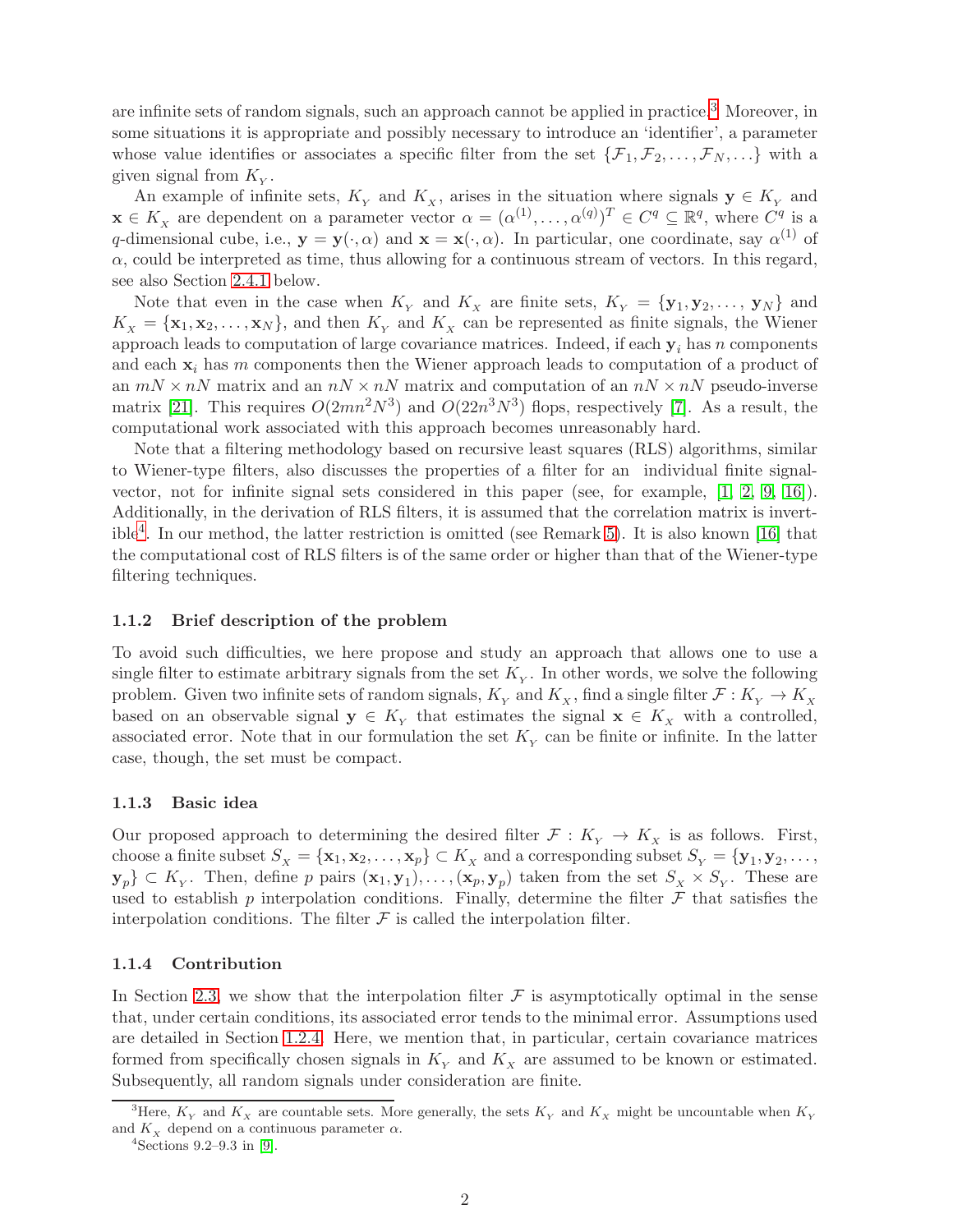The paper is arranged as follows. After some notations and definitions are introduced in the next subsection, a rigorous formulation of the problem is given in Section [1.2.](#page-2-0) Some approaches for finding alternate filters are discussed in Section [1.3.](#page-4-0) Preliminary results concerning an orthogonalization of random signals are then given in Section [2.1.](#page-4-1) The main results of the paper, involving the estimator determination and an error analysis, are presented in Section [2.](#page-4-2) There, it is shown, in Theorems [2–](#page-7-0)[3](#page-7-1) and Remarks [6–](#page-9-0)[7,](#page-9-1) that the proposed filter has several free parameters that can be manipulated to improve filter performance. They are a number of terms p of the filter  $\mathcal{F}$ , and sets  $S_x$  and  $S_y$ . Moreover, our filter is determined in terms of pseudo-inverse matrices [\[3\]](#page-16-4) and, therefore, it always exists.

### <span id="page-2-0"></span>1.2 Notation. Formulation of the problem

#### 1.2.1 General notation

For the rigorous statement of the problem, we need the following notation.

Let  $(\Omega, \Sigma, \mu)$  denote a probability space, where  $\Omega = {\omega}$  is the set of outcomes,  $\Sigma$  a  $\sigma$ -field of measurable subsets in  $\Omega$  and  $\mu : \Sigma \to [0,1]$  an associated probability measure on  $\Sigma$ .

Suppose that **x** and **y** are random signals such that  $\mathbf{x} \in L^2(\Omega, \mathbb{R}^m)$  and  $\mathbf{y} \in L^2(\Omega, \mathbb{R}^n)$  where  $\mathbf{x} = (\mathbf{x}^{(1)}, \dots, \mathbf{x}^{(m)})^T$  and  $\mathbf{y} = (\mathbf{y}^{(1)}, \dots, \mathbf{y}^{(n)})^T$  with  $\mathbf{x}^{(i)}$ ,  $\mathbf{y}^{(j)} \in L^2(\Omega, \mathbb{R})$  for  $i = 1, \dots, m$  and  $j = 1, \ldots, n$ , respectively.

Let

<span id="page-2-3"></span>
$$
\langle \mathbf{x}^{(i)}, \mathbf{y}^{(j)} \rangle = \int_{\Omega} \mathbf{x}^{(i)}(\omega) \mathbf{y}^{(j)}(\omega) d\mu(\omega) < \infty \tag{1}
$$

and

$$
E_{xy} = E\{\mathbf{x}\mathbf{y}^T\} = \{\langle \mathbf{x}^{(i)}, \mathbf{y}^{(j)} \rangle\}_{i,j=1}^{m,n} \in \mathbb{R}^{m \times n}.
$$

We introduce the norm

$$
\|\mathbf{x}\|_E^2 = \int_{\Omega} \|\mathbf{x}(\omega)\|_2^2 d\mu(\omega),
$$

where  $\|\mathbf{x}(\omega)\|_2$  is the Euclidean norm of  $\mathbf{x}(\omega)$ . In the sequel we shall also make reference to the Frobenius norm  $||A||$  of matrix A.

If  $M_{mn} \in \mathbb{R}^{m \times n}$ , then we define an operator  $\mathcal{M}_{mn}: L^2(\Omega, \mathbb{R}^n) \to L^2(\Omega, \mathbb{R}^m)$  by

<span id="page-2-1"></span>
$$
[\mathcal{M}_{mn}(\mathbf{y})](\omega) = M_{mn}[\mathbf{y}(\omega)].
$$
\n(2)

To simplify notation, we omit the index mn for  $M_{mn}$  and  $M_{mn}$  and write [\(2\)](#page-2-1) as

<span id="page-2-2"></span>
$$
[\mathcal{M}(\mathbf{y})](\omega) = M[\mathbf{y}(\omega)].
$$
\n(3)

Henceforth, an operator defined similarly to that of [\(3\)](#page-2-2) will be denoted by a calligraphic letter.

#### 1.2.2 Filter structure

Some more notation should be used to describe the filter under consideration.

The proposed filter F is specified below in [\(7\)](#page-3-1) by means of operators  $\mathcal{Q}_j$ ,  $\mathcal{R}_j$  and  $\mathcal{T}_j$ . In particular,  $Q_1, \ldots, Q_p$  are used to transform an observable signal  $y \in K_Y$  to p different signals. By means of the orthogonalization procedure provided in Section [2.1,](#page-4-1) operators  $\mathcal{R}_1, \ldots, \mathcal{R}_p$ reduce the set of related matrix equations to  $p$  independent equations (see, below,  $(8)$  and  $(15)$ , respectively). Their solution requires much less computational effort than would be required with the full set of equations. Therefore, operations  $\mathcal{Q}_j$  and  $\mathcal{R}_j$  are used to reduce the overall numerical work needed for the implementation of the proposed filter. Operators  $\mathcal{T}_i, \ldots, \mathcal{T}_p$  are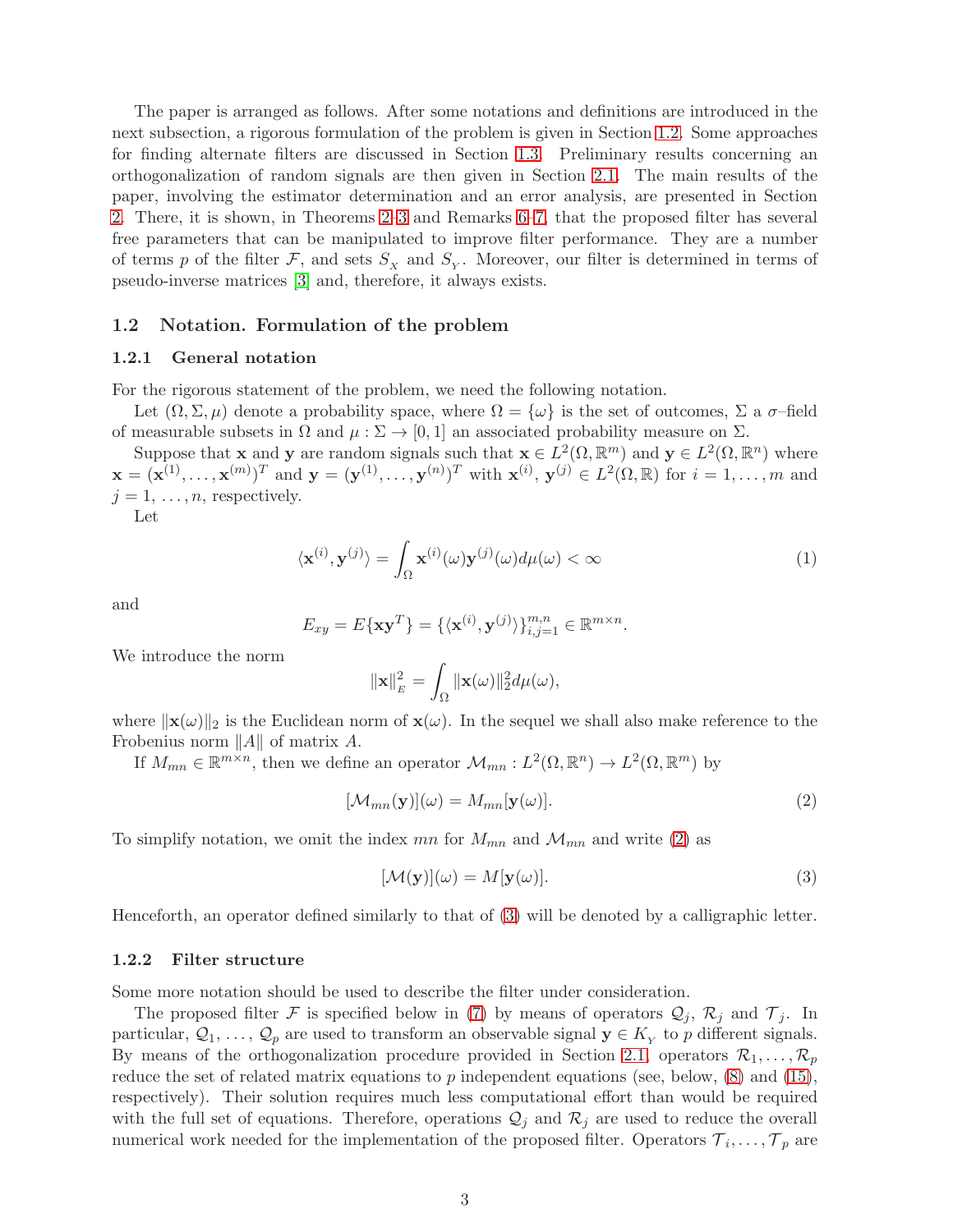determined from interpolation conditions given below by [\(8\)](#page-4-3) to adjust the accuracy in signal estimation.

In more detail, the point of using  $\mathcal{Q}_j$  and  $\mathcal{R}_j$  is explained in Remark [4](#page-6-3) and Section [2.4.](#page-10-1) Here, we introduce  $\mathcal{Q}_j$  and  $\mathcal{R}_j$  as follows.

### 1.2.3 Notation related to the filter structure

For  $\mathcal{Q}_j: L^2(\Omega, \mathbb{R}^n) \to L^2(\Omega, \mathbb{R}^n)$  where  $j = 1, \ldots, p$  and p is any positive integer, we denote

<span id="page-3-3"></span>
$$
\mathbf{v}_j = \mathcal{Q}_j(\mathbf{y}) \quad \text{and} \quad \mathbf{v}_{jk} = \mathcal{Q}_j(\mathbf{y}_k), \tag{4}
$$

where  $y_k$  belongs to the set  $S_Y$  introduced above in Section [1.1.3.](#page-1-2) For example, if  $y = y(\cdot, t)$ where  $\mathbf{y}(\cdot, t)$  is some arbitrary stationary time series and  $t \in [a, b] \subseteq \mathbb{R}$  is the time variable, then we can define  $\mathcal{Q}_1, \ldots, \mathcal{Q}_p$  to be time-shifting operators such that

$$
\mathbf{v}_1 = \mathbf{y}(\cdot, t), \quad \mathbf{v}_2 = \mathbf{y}(\cdot, t - 1), \quad \dots, \quad \mathbf{v}_p = \mathbf{y}(\cdot, t - p). \tag{5}
$$

Such a case has been considered, in particular, in [\[12\]](#page-17-6).

To demonstrate and justify the flexibility of the filter  $\mathcal F$  in [\(7\)](#page-3-1), below, with respect to the choice of  $\mathcal{Q}_1, \ldots, \mathcal{Q}_p$ , we mainly study the case where  $\mathcal{Q}_1, \ldots, \mathcal{Q}_p$  are arbitrary. Some other explicit choices of  $\mathcal{Q}_1, \ldots, \mathcal{Q}_p$  are presented in Section [2.4.1](#page-10-0) where we also discuss the benefits associated with some particular forms of  $Q_1, \ldots, Q_p$ .

Next, for  $j = 1, \ldots, p$ , let  $\mathcal{R}_j : L^2(\Omega, \mathbb{R}^n) \to L^2(\Omega, \mathbb{R}^n)$  be operators such that, for  $k = 1, \ldots, p$ , signals

$$
\mathbf{w}_{1k} = \mathcal{R}_1(\mathbf{v}_{1k}), \quad \dots, \quad \mathbf{w}_{pk} = \mathcal{R}_p(\mathbf{v}_{pk}) \tag{6}
$$

are mutually orthogonal in the sense of Definition [2](#page-4-4) given in Section [2.1](#page-4-1) below. A method for determining  $\mathcal{R}_1, \ldots, \mathcal{R}_p$  (and consequently,  $\mathbf{w}_{1k}, \ldots, \mathbf{w}_{pk}$ ) is also given in Section [2.1.](#page-4-1) The orthogonalization is used to reduce the computation of large matrices to a computation of a sequence of much smaller matrices. Such a procedure leads to the substantial reduction in computational load. See Remark [4](#page-6-3) in Section [2.2](#page-6-4) for more detail.

We also use the notation

$$
\mathbf{w}_1 = \mathcal{R}_1(\mathbf{v}_1), \quad \ldots, \quad \mathbf{w}_p = \mathcal{R}_p(\mathbf{v}_p).
$$

Since any random signal can be transformed to a signal with zero mean, we shall assume that all signals  $y$  and  $x$  have zero mean. By a similar argument, we also assume that signals  $\mathbf{w}_1, \ldots, \mathbf{w}_p$  have zero mean.

#### <span id="page-3-0"></span>1.2.4 Statement of the problem

Let us assume that  $K_x \subseteq L^2(\Omega, \mathbb{R}^m)$  and  $K_y \subseteq L^2(\Omega, \mathbb{R}^n)$ , and as before,  $S_x = {\mathbf{x}_1, \dots, \mathbf{x}_p} \subseteq$  $K_X$  and  $S_Y = {\bf{y}_1, \ldots, \bf{y}_p} \subseteq K_Y$ . In particular,  $S_X$  can be an  $\varepsilon_X$ -set for  $K_X$  and  $S_Y$  an  $\varepsilon_Y$ -set for  $K_Y$ . In this regard, see Definition [3](#page-6-5) in Section [2.3](#page-6-1) below<sup>[5](#page-3-2)</sup>. In Section [2.4.2,](#page-11-0) some choice of sets  $S_X$  and  $S_Y$  is considered.

For any  $y \in K_Y$ , let a filter  $\mathcal{F}: K_Y \to K_X$  be presented in the form

<span id="page-3-1"></span>
$$
\mathcal{F}(\mathbf{y}) = \sum_{j=1}^{p} \mathcal{T}_j(\mathbf{w}_j) = \sum_{j=1}^{p} \mathcal{T}_j \mathcal{R}_j \mathcal{Q}_j(\mathbf{y}),
$$
\n(7)

<span id="page-3-2"></span><sup>&</sup>lt;sup>5</sup>More generally, a set  $S \subseteq T$  of a Banach space T with a norm  $\|\cdot\|_T$  is called an  $\epsilon$ -set for T if for given  $\epsilon > 0$ and any  $t \in T$ , there is at least one  $s \in S$  such that  $||t - s||_T \leq \varepsilon$ . The finite  $\varepsilon$ -set S always exists if T is a compact set [\[11\]](#page-17-7).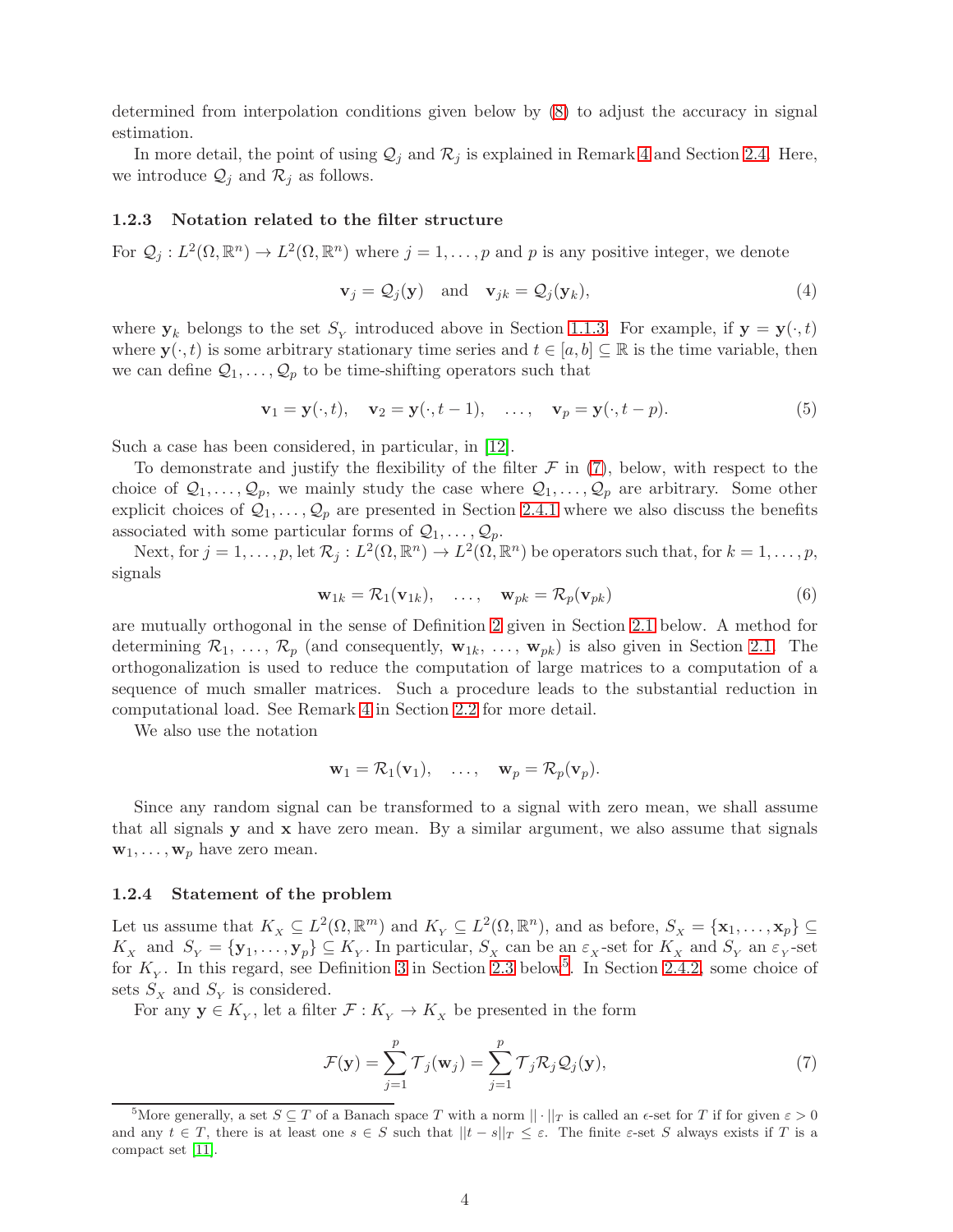where the  $\mathcal{T}_j$  is defined by a matrix  $T_j \in \mathbb{R}^{m \times n}$  similarly to [\(3\)](#page-2-2).

The problem is to find  $T_1, \ldots, T_p$  so that

<span id="page-4-3"></span>
$$
\sum_{j=1}^{p} T_j E_{w_{jk}w_{kk}} = E_{x_k w_{kk}} \quad \text{for } k = 1, \dots, p.
$$
 (8)

We note that  $(8)$  are interpolation-like conditions. The assumptions we invoke are that (a)  $\mathbf{x} \in K_{\mathbf{x}}$  is unobservable and unknown (i.e. a constructive analytical form of  $\mathbf{x}$  is unknown), (b)  $y \in K_Y$  is observable but also unknown in the same sense as for **x**.

To emphasize the dependence of F, defined by [\(7\)](#page-3-1), on p we denote  $\mathcal{F}_{(p)} := \mathcal{F}$ .

 $\mathbf D$ efinition  $1$   $\mathit The\ filter\ \mathcal F_{(p)}$  is called the interpolation filter of the  $p$ th order.

## <span id="page-4-0"></span>1.3 Discussion of the problem

The issues related to the statement of the problem are considered in the following Remarks.

**Remark 1** The sets  $K_x$  and  $K_y$  are infinite. Therefore, finding a Wiener-like filter that minimizes  $||\mathbf{x} - \mathcal{F}_{(p)}(\mathbf{y})||_E$  for every individual pair  $\{\mathbf{x}, \mathbf{y}\} \in K_{\chi} \times K_{\gamma}$ , means that one needs to find and use an infinite set of filters. Clearly, it makes no sense in practice. For the particular case when  $K_x$  and  $K_y$  are finite sets, i.e.  $S_x = K_x$  and  $S_y = K_y$ , some reasonable approaches to finding an optimal filter  $\mathcal{F}: S_Y \to S_X$  could be as follows. A possible approach is to find a  $\mathcal{F}_{(p)}$  that minimizes  $||\boldsymbol{\eta} - \mathcal{F}_{(p)}(\boldsymbol{\xi})||_E^2$  where  $\boldsymbol{\eta} = [\mathbf{x}_1, \mathbf{x}_2, \dots, \mathbf{x}_p]^T$  and  $\boldsymbol{\xi} = [\mathbf{y}_1, \mathbf{y}_2, \dots, \mathbf{y}_p]^T$ . A second approach is to find a filter determined from p Wiener-like sub-filters  $\mathcal{F}_1, \ldots, \mathcal{F}_p$  that are determined for each pair  $\{x_k, y_k\} \in K_X \times K_Y$  with  $k = 1, \ldots, p$ . In both approaches, F and  $\mathcal{F}_k$ (with  $k = 1, \ldots, p$ ) can be chosen, in particular, in the form [\(7\)](#page-3-1).

Nevertheless, even in such a simplified case (i.e. when  $S_x = K_x$  and  $S_y = K_y$ ), the first approach would imply a significant computational effort associated with the computation of large  $np \times np$  matrices. The second approach would require finding a 'recognizer' that would recognize a particular sub-filter  $\mathcal{F}_k$  from a set of p sub-filters  $\mathcal{F}_1, \ldots, \mathcal{F}_p$ , chosen for a particular input signal  $y_k$ . Unlike the above two approaches, it will be shown in Section [2.2](#page-6-4) that the filter satis-fying conditions [\(8\)](#page-4-3) requires computation of much lesser  $n \times n$  matrices and, therefore, is more computationally effective. Second, the filter proposed below does not require any 'recognizer'. Third, our filter is applicable to infinite sets  $K_{\mathbf{x}}, K_{\mathbf{y}}$ .

**Remark 2** The parameterized signals considered in Section [1](#page-0-2).1,  $y = y(\cdot, \alpha)$  and  $x = x(\cdot, \alpha)$  for each particular vector of parameters  $\alpha \in C^q \subseteq \mathbb{R}^q$ , belong to the particular example of infinite signal sets discussed above. The Wiener-like filtering approach applied to  $\mathbf{y}(\cdot,\alpha)$  and  $\mathbf{x}(\cdot,\alpha)$  leads to finding  $\min_{\mathcal{F}} ||\mathbf{x}(\cdot,\alpha) - \mathcal{F}[(\cdot,\alpha)]||_E^2$  which is a function of  $\alpha$ . This means that such a filter  $\mathcal F$ should be found for each  $\alpha$ , which is again of little practical use. An alternative approach is to consider y and x as functions  $y : \Omega \times C^q \to \mathbb{R}^n$  and  $x : \Omega \times C^q \to \mathbb{R}^m$ , respectively, and then to state a minimization problem in terms of the new norm  $\|\mathbf{x}\|_{C,E}^2 =$ z  $C<sup>q</sup>$ Z Ω  $\|\mathbf{x}(\omega)\|^2 d\mu(\omega) d\alpha.$ Such a problem is different from that stated above and we do not consider it here.

# <span id="page-4-2"></span><span id="page-4-1"></span>2 Main results

# 2.1 Orthogonalization of random signals

<span id="page-4-4"></span>The results presented in this Section will be used in the solution of problem [\(7\)](#page-3-1)-[\(8\)](#page-4-3) given in Section [2.2.](#page-6-4)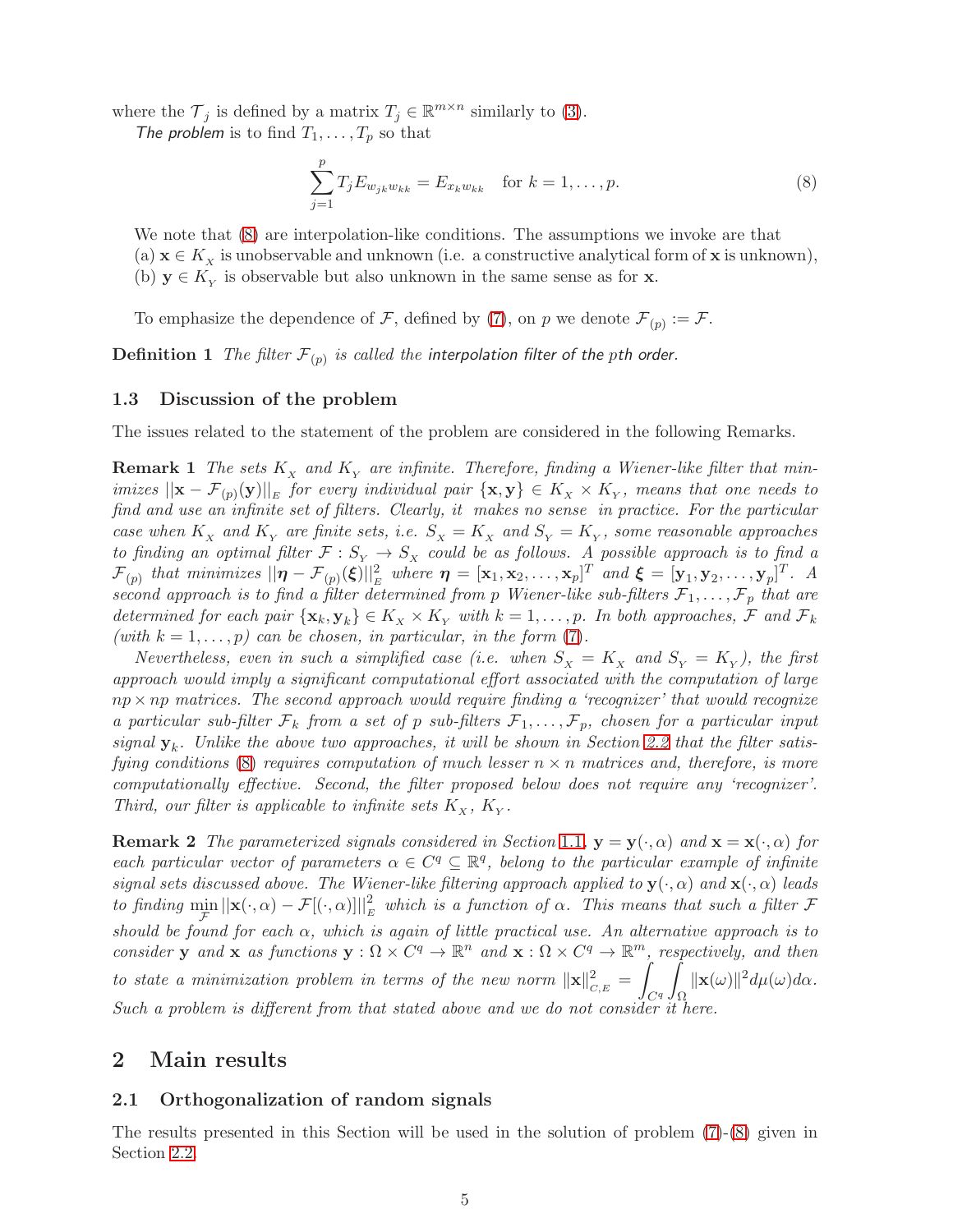**Definition 2** The random signals  $\mathbf{w}_{1k}, \mathbf{w}_{1k}, \ldots, \mathbf{w}_{p-1,k}, \mathbf{w}_{pk}$  are called mutually orthogonal if, for any  $k = 1, \ldots, p$ ,

<span id="page-5-0"></span>
$$
E_{w_{ik}w_{jk}} = 0 \quad \text{for } i \neq j \text{ with } i, j = 1, \dots, p. \tag{9}
$$

Here,  $\mathbb{O}$  is the zero matrix.

In this regard, see also [\[20\]](#page-17-8)–[\[24\]](#page-17-9). The following elementary example illustrates Definition [2.](#page-4-4)

**Example 1** Let  $\mathbf{w}_{1k}$  and  $\mathbf{w}_{2k}$  be such that  $\mathbf{w}_{1k}(\omega) = \begin{bmatrix} \omega & \omega \\ \omega & \omega \end{bmatrix}$  $-\omega$ and  $\mathbf{w}_{2k}(\omega) = \begin{bmatrix} \frac{3}{4} \\ 3 \end{bmatrix}$  $rac{3}{4}\omega - \omega^2$  $-\frac{3}{5}\omega+\omega^3$ 1 where  $\omega \in \Omega = [0 \ 1]$ . Then  $E_{w_{1k}w_{2k}} = \mathbb{O}$ .

We write  $M^{\dagger}$  for the Moore-Penrose pseudo-inverse [\[3\]](#page-16-4) of the matrix M and define  $\mathcal{K}_{i\ell}$ :  $L^2(\Omega,\mathbb{R}^n)\to L^2(\Omega,\mathbb{R}^n)$  by

<span id="page-5-2"></span>
$$
K_{i\ell} = E_{v_{i\ell}w_{\ell k}} E_{w_{\ell k}w_{\ell k}}^{\dagger} + M_{i\ell} (I - E_{w_{\ell k}w_{\ell k}} E_{w_{\ell k}w_{\ell k}}^{\dagger}) \tag{10}
$$

with  $M_{i\ell} \in \mathbb{R}^{n \times n}$  arbitrary and  $i, \ell = 1, \ldots, p$ .

<span id="page-5-4"></span>The symbol  $\theta$  denotes the zero vector.

**Lemma 1** Let  $\mathcal{G}_{jk}: L^2(\Omega, \mathbb{R}^n) \to L^2(\Omega, \mathbb{R}^n)$  be a linear continuous operator for  $j, k = 1, \ldots, p$ . Let random signals  $\mathbf{v}_{1k}, \ldots, \mathbf{v}_{p-1,k}, \mathbf{v}_{pk}$  be such that, for any  $k = 1, \ldots, p$ ,

<span id="page-5-5"></span>
$$
\mathcal{G}_{1k}(\mathbf{v}_{1k}) + \ldots + \mathcal{G}_{p-1,k}(\mathbf{v}_{p-1,k}) + \mathcal{G}_{pk}(\mathbf{v}_{pk}) = \boldsymbol{\theta}
$$
\n(11)

if and only if  $\mathcal{G}_{1k}, \ldots, \mathcal{G}_{p-1,k}, \mathcal{G}_{pk}$  are the zero operators.

Then, for  $k = 1, \ldots, p$ , random signals  $\mathbf{w}_{1k} = \mathcal{R}_1(\mathbf{v}_{1k}), \ldots, \mathbf{w}_{pk} = \mathcal{R}_p(\mathbf{v}_{pk})$  with  $\mathcal{R}_1, \ldots, \mathcal{R}_p$ such that

<span id="page-5-3"></span>
$$
\mathbf{w}_{1k} = \mathbf{v}_{1k} \quad \text{and, for } i = 2, \dots, p, \quad \mathbf{w}_{ik} = \mathbf{v}_{ik} - \sum_{l=1}^{i-1} \mathcal{K}_{il}(\mathbf{w}_{lk}) \tag{12}
$$

are mutually orthogonal.

**Proof.** We wish for [\(9\)](#page-5-0) to be true. If  $K_{i\ell}$  has been chosen so that condition (9) is true for all  $\mathbf{w}_{\ell k}$  with  $\ell = 1, \ldots, i-1$  and  $k = 1, \ldots, p$ , then we have (see [\(1\)](#page-2-3))

<span id="page-5-1"></span>
$$
E\left\{ \left[ \mathbf{v}_{ik} - \sum_{l=1}^{i-1} \mathcal{K}_{il}(\mathbf{w}_{lk}) \right] \mathbf{w}_{jk}^T \right\} = \mathbb{O} \quad \Rightarrow \quad E_{v_{i\ell}w_{\ell k}} - K_{i\ell} E_{w_{\ell k}w_{\ell k}} = \mathbb{O}. \tag{13}
$$

Equation [\(13\)](#page-5-1) has a solution [\[3\]](#page-16-4) if and only if  $E_{v_{i\ell}w_{\ell k}} = E_{v_{i\ell}w_{\ell k}} E_{w_{\ell k}w_{\ell k}}^{\dagger} E_{w_{\ell k}w_{\ell k}}$ . The latter is true by [\[21\]](#page-17-0), p. 168. Then the general solution [\[3\]](#page-16-4) is given by [\(10\)](#page-5-2). Therefore,  $w_{ik}$  defined by [\(12\)](#page-5-3) also satisfies the condition [\(9\)](#page-5-0). Thus, signals  $\mathbf{w}_{1k}, \ldots, \mathbf{w}_{p,k-1}, \mathbf{w}_{pk}$  are mutually orthogonal for any  $k = 1, \ldots, p$ . L.

**Remark 3** In Lemma [1,](#page-5-4) [\(12\)](#page-5-3) implies  $\mathbf{w}_{ik} = \boldsymbol{\theta}$  if  $\mathbf{v}_{ik} = \sum_{l=1}^{i-1} \mathcal{K}_{il}(\mathbf{w}_{lk})$ . At the same time, we are interested in non-zero signals  $\mathbf{w}_{1k}, \ldots, \mathbf{w}_{pk}$ . That is why, in Lemma [1,](#page-5-4) the restriction of the joint independency [\(11\)](#page-5-5) of signals  $\mathbf{v}_{1k}, \ldots, \mathbf{v}_{pk}$  has been imposed.

We also note that  $(11)$  is 'an operator version' of the definition of the vector linear independence.

Below we give exact formulae [\(14\)](#page-6-6) for the matrices  $T_1, \ldots, T_p$  that satisfy condition [\(8\)](#page-4-3) and present an error analysis of the associated estimator defined by [\(7\)](#page-3-1) and [\(14\)](#page-6-6).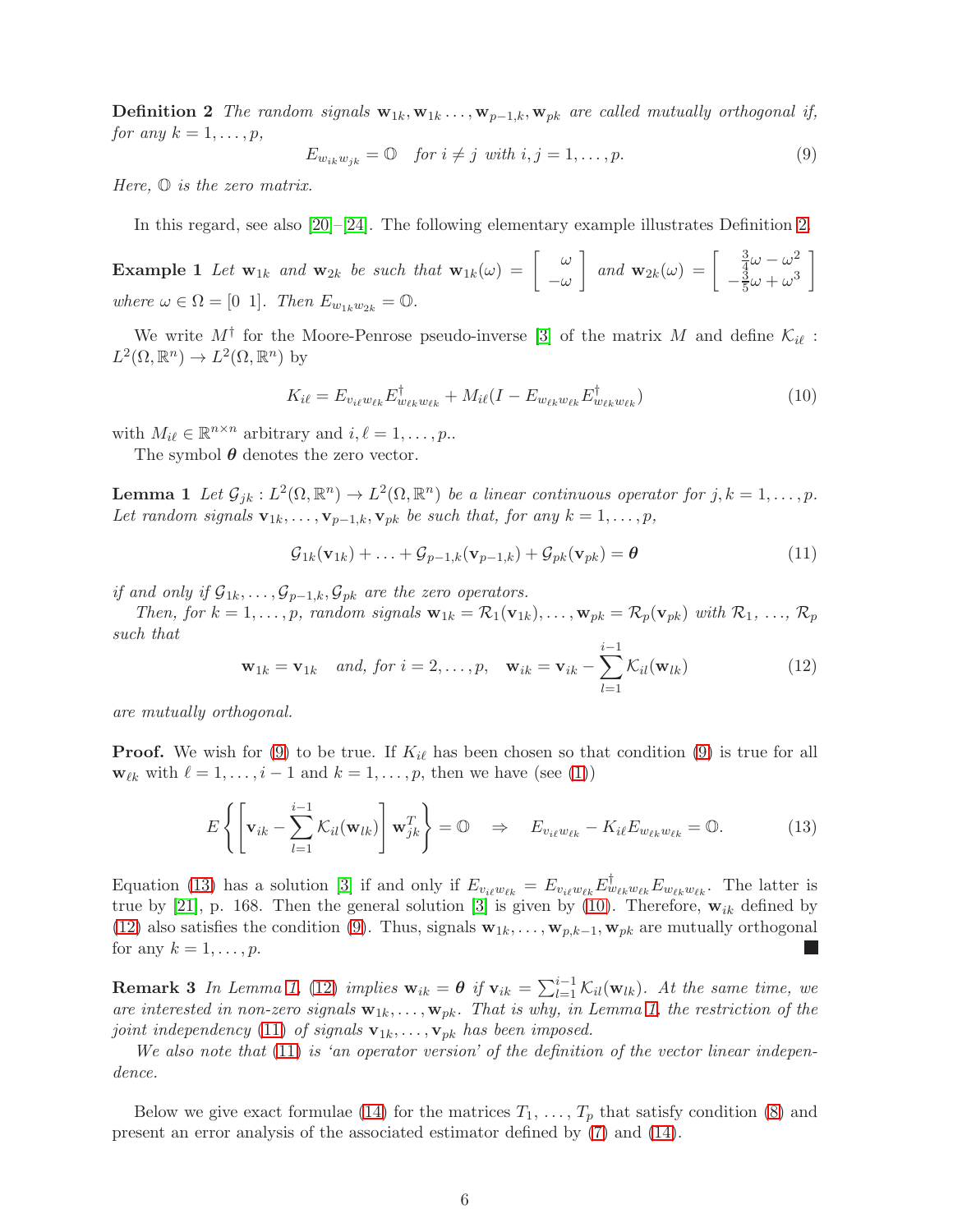### <span id="page-6-9"></span><span id="page-6-4"></span>2.2 Determination of  $T_i$

**Theorem 1** Let  $\{w_{jk}\}_{j,k=1}^p$  be a set of orthogonal random signals defined by [\(10\)](#page-5-2) and [\(12\)](#page-5-3). Matrices  $T_1, \ldots, T_p$  that satisfy condition [\(8\)](#page-4-3) are given by

<span id="page-6-6"></span>
$$
T_j = E_{x_j w_{jj}} E_{w_{jj} w_{jj}}^{\dagger} + A_j (I - E_{w_{jj} w_{jj}} E_{w_{jj} w_{jj}}^{\dagger}), \qquad (14)
$$

where the  $A_j$  for  $j = 1, \ldots, p$  are arbitrary matrices.

**Proof.** The proof follows directly from  $(8)$  and  $(9)$ . Indeed,  $(9)$  implies that  $(8)$  reduces to

<span id="page-6-2"></span>
$$
T_j E_{w_{jj}w_{jj}} = E_{x_j w_{jj}} \quad \text{where } j = 1, \dots, p. \tag{15}
$$

The solution to this equation is given by [\(14\)](#page-6-6) if and only if [\[3\]](#page-16-4)

$$
E_{x_j w_{jj}} E_{w_{jj} w_{jj}}^{\dagger} E_{w_{jj} w_{jj}} = E_{x_j w_{jj}}.
$$

By [\[21\]](#page-17-0) (p. 168), the last identity is true. Thus, [\(14\)](#page-6-6) is also true.

We note that the matrix  $T_i$  is not unique due to the arbitrary matrices  $A_i$ . In particular, the  $A_i$  can be set identically to be the zero matrix. Such a choice is normally done in the known Wiener-type filters [\[5,](#page-16-5) [12,](#page-17-6) [13,](#page-17-10) [17,](#page-17-11) [18,](#page-17-12) [20,](#page-17-8) [21\]](#page-17-0).

<span id="page-6-3"></span>**Remark 4** Theorem 1 and its proof motivate the use of the orthogonalizing operators  $\mathcal{R}_1, \ldots, \mathcal{R}_p$ . If the random signals  $\mathbf{w}_{1k}, \ldots, \mathbf{w}_{p-1,k}, \mathbf{w}_{pk}$  were not orthogonal, then condition [\(8\)](#page-4-3) would represent a set of matrix equations for the  $T_1, \ldots, T_p$ . The orthogonalization of the signals  $\{\mathbf{w}_{ik}\}_{i=1}^p$  $i=1$ by Lemma 1 reduces the set of matrix equations  $(8)$  to p independent equations  $(15)$ . Their solution requires much less computational effort than would be required with the full set of equations. Although the orthogonalization procedure by Lemma 1 requires additional computational work, the use of orthogonalizing operators  $\mathcal{R}_1, \ldots, \mathcal{R}_p$  leads to a substantial reduction in the overall computational load needed for the implementation of the proposed filter.

<span id="page-6-0"></span>Remark 5 The proposed filter is determined in terms of the pseudo-inverse matrices, therefore, the filter always exists.

## <span id="page-6-1"></span>2.3 Error analysis

<span id="page-6-5"></span>Let us now estimate the error  $\|\mathbf{x} - \mathcal{F}_{(p)}(\mathbf{y})\|_{E}^{2}$  associated with the interpolation filter of the pth order  $\mathcal{F}_{(p)}$  presented by [\(7\)](#page-3-1) and [\(14\)](#page-6-6).

**Definition 3** [[11](#page-17-7)] The set  $\{x_k\}_{k=1}^p$  is an  $\varepsilon_X$ -net for  $K_X$  if, for any  $\varepsilon_X \geq 0$  and  $\mathbf{x} \in K_X$ , there exists at least one  $\mathbf{x}_k$  such that

$$
\|\mathbf{x}-\mathbf{x}_k\|_E^2 \leq \varepsilon_x \quad \text{for} \quad k=1,\ldots,m.
$$

The  $\varepsilon_Y$ -net for  $K_Y$ ,  $\{y_j\}_{j=1}^p$ , is defined similarly.

In Theorem 2 below, we show that the error  $\|\mathbf{x} - \mathcal{F}_{(p)}(\mathbf{y})\|_{E}^{2}$  associated with the proposed filter  $\mathcal{F}_{(p)}$  for an *infinite set* of signals is asymptotically close, in the sense  $\varepsilon_X, \varepsilon_Y \to 0$ , to the error associated with the optimal filter, denoted  $\mathcal{P}_p$ , of a similar structure developed for an *individual* input signal only. The filter  $\mathcal{P}_p$  has been studied in [\[20\]](#page-17-8) (Section 5.2.2). The filter  $\mathcal{P}_p$ is optimal in the sense of minimizing the associated error for an individual input signal. That filter generalizes known filters developed from the Wiener approach. The error  $\|\mathbf{x} - \mathcal{P}_p(\mathbf{y})\|_E^2$ associated with the filter  $\mathcal{P}_p$  is given by  $[20]^6$  $[20]^6$ 

<span id="page-6-8"></span>
$$
\|\mathbf{x} - \mathcal{P}_p(\mathbf{y})\|_E^2 = \|E_{xx}^{1/2}\|^2 - \sum_{j=1}^p \|E_{xw_j}(E_{w_jw_j}^{1/2})^\dagger\|^2.
$$
 (16)

<span id="page-6-7"></span> $^{6}A^{1/2}$  is defined by the condition  $A^{1/2}A^{1/2} = A$ .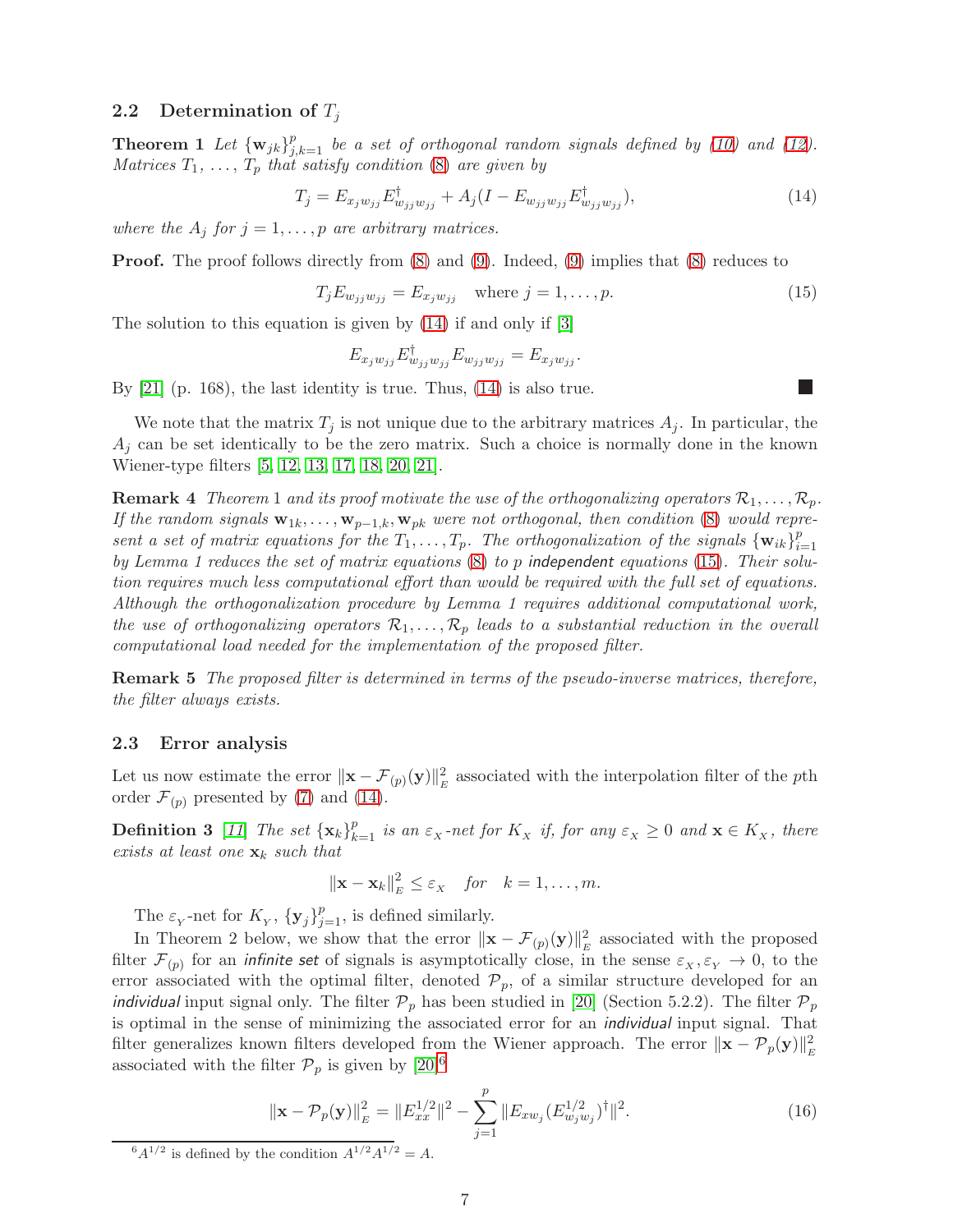**Definition** 4 We say that a filter  $\mathcal{F}_{(p)}$  is asymptotically optimal if its associated error  $\|\mathbf{x} - \mathbf{z}\|$  $\mathcal{F}_{(p)}(\mathbf{y})\|_E^2$  tends to the right hand side of [\(16\)](#page-6-8) as  $\varepsilon_x$ ,  $\varepsilon_y\to 0$ .

The following theorem, Theorem 2, characterizes the error  $\|\mathbf{x} - \mathcal{F}_{(p)}(\mathbf{y})\|_{E}^{2}$  associated with the proposed filter  $\mathcal{F}_{(p)}$  in terms of the error associated with the optimal filter [\(16\)](#page-6-8). In this theorem and in Theorem 3 below, operators  $\mathcal{Q}_k$  are arbitrary and operators  $\mathcal{R}_k$  are defined by Lemma 1.

<span id="page-7-0"></span>**Theorem 2** Let  $K_x$  and  $K_y$  be compact sets. Let  $S_x = {\mathbf{x}_k}_{k=1}^p$  be an  $\varepsilon_x$ -net for  $K_x$  and  $S_Y = {\bf y}_k_{k=1}^p$  an  $\varepsilon_Y$ -net for  $K_Y$ . Then

<span id="page-7-5"></span>
$$
\|\mathbf{x} - \mathcal{F}_{(p)}(\mathbf{y})\|_{E}^{2} \to \|\mathbf{x} - \mathcal{P}_{p}(\mathbf{y})\|_{E}^{2} \quad as \quad \varepsilon_{X}, \varepsilon_{Y} \to 0. \tag{17}
$$

That is, the interpolation filter of the pth order  $\mathcal{F}_{(p)}$ , given by [\(7\)](#page-3-1), [\(12\)](#page-5-3) and [\(14\)](#page-6-6), is asymptotically optimal.[7](#page-7-2)

The proof follows the proof of Theorem 3 below.

To formulate and prove Theorem 3, we need the following notation.

Let  $\mathbf{z}_k := \mathbf{w}_{kk}$ . Let  $E_{yy}^{\dagger}$  and  $\mathcal{Q}_k(\mathbf{y})$  satisfy the Lipschitz conditions

$$
\|E_{z_k z_k}^\dagger - E_{w_k w_k}^\dagger\|^2 \leq \lambda_E \|\mathbf{z}_k - \mathbf{w}_k\|_E^2, \ \|\mathcal{Q}_k(\mathbf{y}_k) - \mathcal{Q}_k(\mathbf{y})\|_E^2 \leq \lambda_Q \|\mathbf{y}_k - \mathbf{y}\|_E^2 \tag{18}
$$

with the Lipschitz constants  $\lambda_E$  and  $\lambda_Q$ , respectively. Let the operator  $\mathcal{R}_k$  be bounded so that, for some  $\hat{R_k} > 0$ ,

$$
\|\mathcal{R}_k\|_O^2 \le \hat{R_k},\tag{19}
$$

where  $\|\cdot\|_o$  is the operator norm [\[11\]](#page-17-7). Let us also denote

$$
D_k = \lambda_E \lambda_Q \hat{R}_k \left[ \|\mathbf{x}\|_E^2 E_k + \|E_{x_k w_k}\|^2 \right] \|E_{w_k w_k}^{1/2} \|^2,
$$
  
\n
$$
C = \sum_{k=1}^p \|A_k (I - E_{w_k w_k} E_{w_k w_k}^\dagger) \|^2 \|E_{w_k w_k}^{1/2} \|^2,
$$
  
\n
$$
J_0 = \|\mathbf{x} - \mathcal{P}_p(\mathbf{y})\|_E^2 \quad \text{and} \quad E_k = \|(E_{w_k w_k}^{1/2})^\dagger \|^2.
$$

<span id="page-7-1"></span>As before,  $\mathbf{w}_k = \mathcal{R}_k \mathcal{Q}_k(\mathbf{y}).$ 

**Theorem 3** Let  $K_x$  and  $K_y$  be compact sets. Let  $S_x = {\mathbf{x}_k}_{k=1}^p$  be an  $\varepsilon_{x}$ -net for  $K_x$  and  $S_Y = {\bf y}_k\}_{k=1}^p$  an  $\varepsilon_Y$ -net for  $K_Y$ . Then an estimate of the error  $\|\mathbf{x} - \mathcal{F}_{(p)}(\mathbf{y})\|_E^2$  associated with the interpolation filter of the pth order  $\mathcal{F}_{(p)}: K_{\overline{X}} \to K_{\overline{Y}}$  presented by [\(7\)](#page-3-1) and [\(14\)](#page-6-6) is given by

<span id="page-7-4"></span>
$$
\|\mathbf{x} - \mathcal{F}_{(p)}(\mathbf{y})\|_{E}^{2} \le \|\mathbf{x} - \mathcal{P}_{p}(\mathbf{y})\|_{E}^{2} + \sum_{k=1}^{p} \left(\varepsilon_{X} \|\mathbf{w}_{k}\|_{E}^{2} E_{k} + \varepsilon_{Y} D_{k}\right) + C.
$$
 (20)

**Proof.** Since  $K_X$  and  $K_Y$  are compact sets, a finite  $\varepsilon_X$ -net and finite  $\varepsilon_Y$ -net, for  $K_X$  and  $K_Y$ , respectively, always exists [\[11\]](#page-17-7). For any  $T_1, \ldots, T_p$ , we have

<span id="page-7-3"></span>
$$
\|\mathbf{x} - \mathcal{F}_{(p)}(\mathbf{y})\|_{E}^{2} = \|\mathbf{x} - \sum_{j=1}^{p} \mathcal{T}_{j}(\mathbf{w}_{j})\|_{E}^{2} = J_{0} + J_{1},
$$
\n(21)

<span id="page-7-2"></span>To The that we have assumed the two  $\varepsilon$ −nets possess the same number of elements, p. More general situations can be made the subject of a future investigation. Note also that, in general,  $p = p(\varepsilon)$ .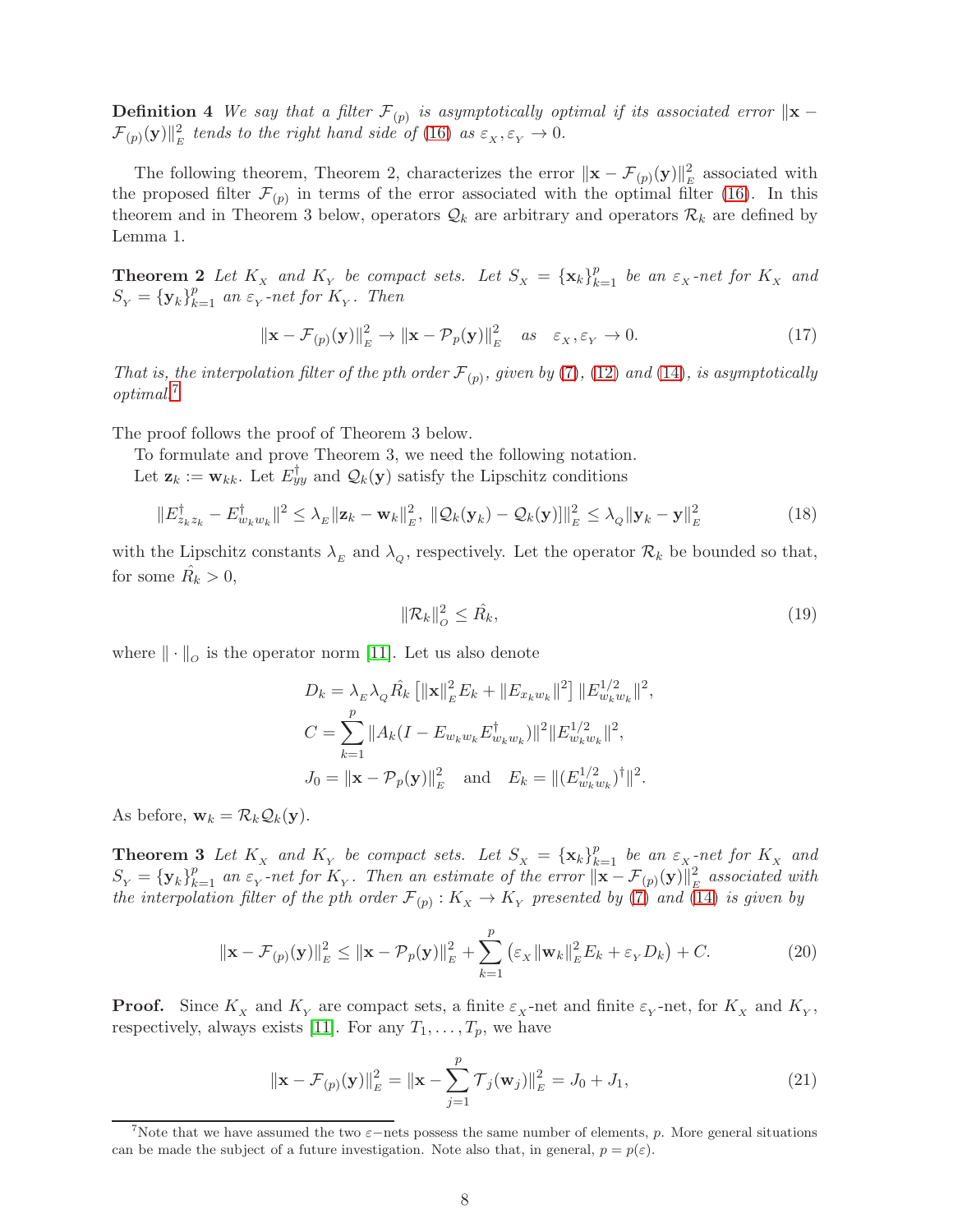where  $J_0$  is as above and

<span id="page-8-0"></span>
$$
J_1 = \sum_{k=1}^p \|T_k E_{w_k w_k}^{1/2} - E_{x w_k} (E_{w_k w_k}^{1/2})^\dagger \|^2.
$$
 (22)

The error representation in [\(21\)](#page-7-3) and [\(22\)](#page-8-0) follows from [\[20\]](#page-17-8) under the zero-mean assumption  $E[\mathbf{x}] = E[\mathbf{w}_j] = \mathbb{O}$  which we have made in Section [1.2.](#page-2-0)

Next, for  $T_j$  given by [\(14\)](#page-6-6) with  $\mathbf{z}_k := \mathbf{w}_{kk}$ , the summand of  $J_1$  is represented as follows:

<span id="page-8-2"></span>
$$
||T_{k}E_{w_{k}w_{k}}^{1/2} - E_{xw_{k}}(E_{w_{k}w_{k}}^{1/2})^{\dagger}||^{2}
$$
  
= 
$$
||E_{x_{k}z_{k}}E_{z_{k}z_{k}}^{\dagger}E_{w_{k}w_{k}}^{1/2} - E_{xw_{k}}(E_{w_{k}w_{k}}^{1/2})^{\dagger} + A_{k}(I - E_{z_{k}z_{k}}E_{z_{k}z_{k}}^{\dagger})E_{w_{k}w_{k}}^{1/2}||^{2}
$$
(23)

where

<span id="page-8-1"></span>
$$
E_{x_k z_k} E_{z_k z_k}^{\dagger} E_{w_k w_k}^{1/2} - E_{x w_k} (E_{w_k w_k}^{1/2})^{\dagger}
$$
  
\n
$$
= (E_{x_k z_k} E_{z_k z_k}^{\dagger} - E_{x w_k} E_{w_k w_k}^{\dagger}) E_{w_k w_k}^{1/2}
$$
  
\n
$$
= [E_{x_k z_k} (E_{z_k z_k}^{\dagger} - E_{w_k w_k}) + (E_{x_k z_k} - E_{x w_k}) E_{w_k w_k}^{\dagger}] E_{w_k w_k}^{1/2}
$$
  
\n
$$
= [E_{x_k z_k} (E_{z_k z_k}^{\dagger} - E_{w_k w_k}) + (E_{x_k z_k} - E_{x z_k}) E_{w_k w_k}^{\dagger}] E_{w_k w_k}^{1/2} + (E_{x z_k} - E_{x w_k}) E_{w_k w_k}^{\dagger}] E_{w_k w_k}^{1/2}
$$
\n(25)

because of the relation  $(E_{w_k w_k}^{1/2})^{\dagger} = E_{w_k w_k}^{\dagger} E_{w_k w_k}^{1/2}$  [\[21\]](#page-17-0). In [\(24\)](#page-8-1),

$$
||E_{z_k z_k}^{\dagger} - E_{w_k w_k}^{\dagger}||^2 \leq \lambda_E ||\mathbf{z}_k - \mathbf{w}_k||_E^2 \leq \lambda_E ||\mathcal{R}_k[\mathcal{Q}_k(\mathbf{y}_k) - \mathcal{Q}_k(\mathbf{y})]||_E^2
$$
  

$$
\leq \lambda_E \lambda_Q \hat{R}_k ||\mathbf{y}_k - \mathbf{y}||_E^2 \leq \varepsilon_Y \lambda_E \lambda_Q \hat{R}_k,
$$

and on the basis of the Cauchy–Schwarz inequality,

$$
||E_{x_k z_k} - E_{x z_k}||^2 = \left\| \left\{ \int_{\Omega} [\mathbf{x}_k^{(i)}(\omega) - \mathbf{x}^{(i)}(\omega)] \mathbf{z}_k^{(j)}(\omega) d\mu(\omega) \right\}_{i,j=1}^{m,n} \right\|^{2}
$$
  
\n
$$
= \sum_{i=1}^m \sum_{j=1}^n \left[ \int_{\Omega} [\mathbf{x}_k^{(i)}(\omega) - \mathbf{x}^{(i)}(\omega)] \mathbf{z}_k^{(j)}(\omega) d\mu(\omega) \right]^2
$$
  
\n
$$
\leq \sum_{i=1}^m \sum_{j=1}^n \int_{\Omega} [\mathbf{x}_k^{(i)}(\omega) - \mathbf{x}^{(i)}(\omega)]^2 d\mu(\omega) \int_{\Omega} [\mathbf{z}_k^{(j)}(\omega)]^2 d\mu(\omega)
$$
  
\n
$$
= \int_{\Omega} \sum_{i=1}^m [\mathbf{x}_k^{(i)}(\omega) - \mathbf{x}^{(i)}(\omega)]^2 d\mu(\omega) \int_{\Omega} \sum_{j=1}^n [\mathbf{z}_k^{(j)}(\omega)]^2 d\mu(\omega)
$$
  
\n
$$
= ||\mathbf{x}_k - \mathbf{x}||_E^2 ||\mathbf{z}_k||_E^2
$$
  
\n
$$
\leq \varepsilon_x ||\mathbf{z}_k||_E^2
$$

and

$$
||E_{xz_k} - E_{xw_k}||^2 = \left\| \left\{ \int_{\Omega} \mathbf{x}^{(i)}(\omega) [\mathbf{z}_k^{(j)}(\omega) - \mathbf{w}_k^{(j)}(\omega)] d\mu(\omega) \right\}_{i,j=1}^{m,n} \right\|^{2}
$$
  

$$
= \sum_{i=1}^m \sum_{j=1}^n \left[ \int_{\Omega} \mathbf{x}^{(i)}(\omega) [\mathbf{z}_k^{(j)}(\omega) - \mathbf{w}_k^{(j)}(\omega)] d\mu(\omega) \right]^2
$$
  

$$
\leq \sum_{i=1}^m \sum_{j=1}^n \int_{\Omega} [\mathbf{x}^{(i)}(\omega)]^2 d\mu(\omega) \int_{\Omega} [\mathbf{z}_k^{(j)}(\omega) - \mathbf{w}_k^{(j)}(\omega)]^2 d\mu(\omega)
$$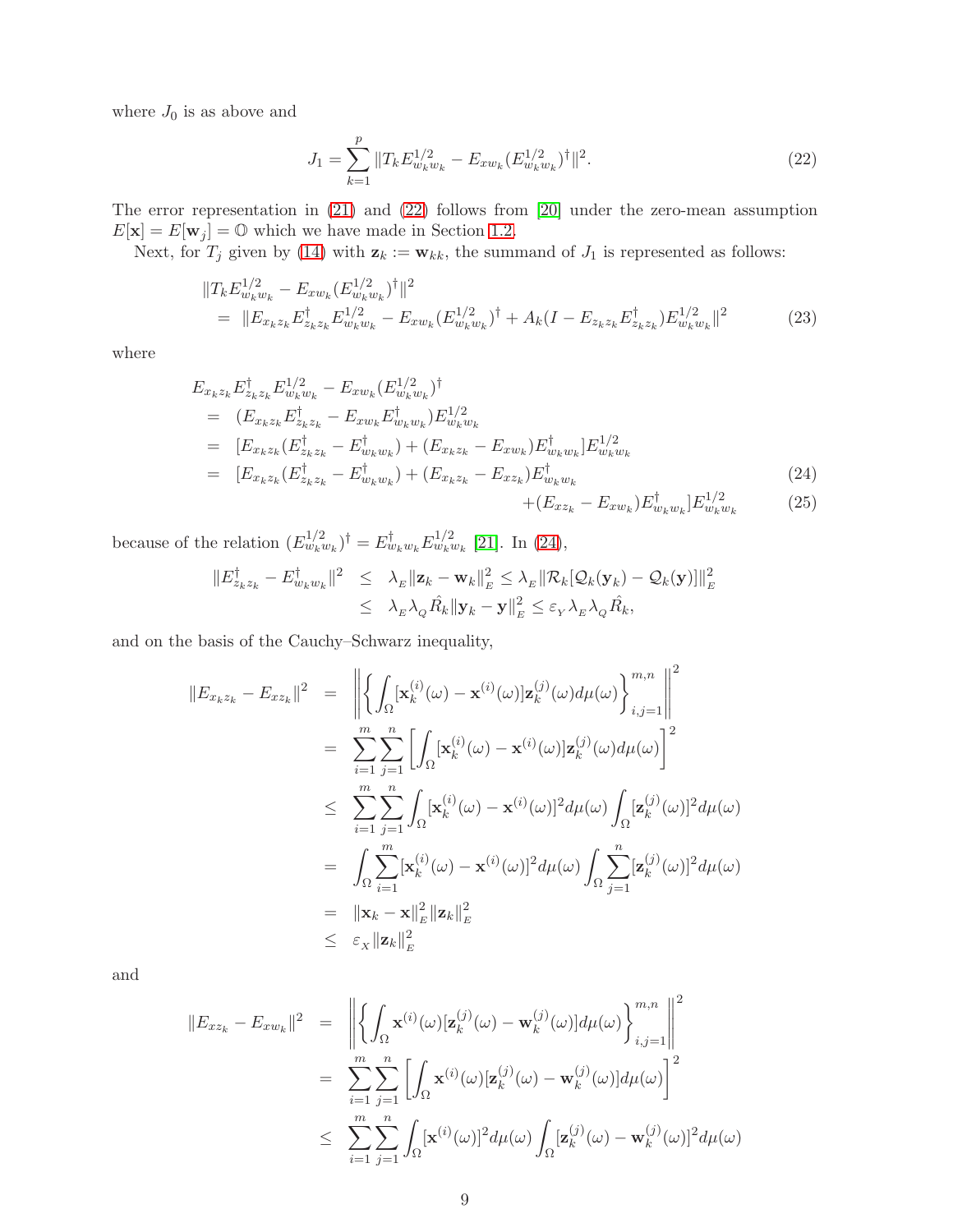$$
= \int_{\Omega} \sum_{i=1}^{m} [\mathbf{x}^{(i)}(\omega)]^2 d\mu(\omega) \int_{\Omega} \sum_{j=1}^{n} [\mathbf{z}_k^{(j)}(\omega) - \mathbf{w}_k^{(j)}(\omega)]^2 d\mu(\omega)
$$
  
\n
$$
= ||\mathbf{x}||_E^2 ||\mathbf{z}_k - \mathbf{w}_k||_E^2
$$
  
\n
$$
\leq \varepsilon_{\mathbf{y}} \lambda_{\mathbf{z}} \lambda_{\mathbf{z}} \hat{R}_k ||\mathbf{x}||_E^2.
$$

Therefore,

$$
||T_{k}E_{w_{k}w_{k}}^{1/2} - E_{xw_{k}}(E_{w_{k}w_{k}}^{1/2})^{\dagger}||^{2}
$$
  
\n
$$
\leq ||E_{x_{k}z_{k}}E_{z_{k}z_{k}}^{\dagger}E_{w_{k}w_{k}}^{1/2} - E_{xw_{k}}(E_{w_{k}w_{k}}^{1/2})^{\dagger}||^{2} + ||A_{k}(I - E_{z_{k}z_{k}}E_{z_{k}z_{k}}^{\dagger})E_{w_{k}w_{k}}^{1/2}||^{2}
$$
  
\n
$$
\leq (\varepsilon_{Y} \lambda_{E} \lambda_{Q} \hat{R_{k}} ||E_{x_{k}w_{k}}||^{2} ||E_{w_{k}w_{k}}^{1/2}||^{2} + \varepsilon_{X} ||\mathbf{z}_{k}||_{E}^{2} E_{k} ||E_{w_{k}w_{k}}^{1/2}||^{2}
$$
  
\n
$$
+ \varepsilon_{Y} \lambda_{E} \lambda_{Q} \hat{R_{k}} ||\mathbf{x}||_{E}^{2} E_{k} ||E_{w_{k}w_{k}}^{1/2}||^{2} + ||A_{k}(I - E_{z_{k}z_{k}}E_{z_{k}z_{k}}^{\dagger})||^{2} ||E_{w_{k}w_{k}}^{1/2}||^{2}
$$

and

$$
\|\mathbf{x} - \mathcal{F}_{(p)}(\mathbf{y})\|_{E}^{2}
$$
  
\n
$$
\leq J_{0} + \sum_{k=1}^{p} \left\{ \left( \varepsilon_{X} \|\mathbf{z}_{k}\|_{E}^{2} E_{k} + \varepsilon_{Y} \lambda_{E} \lambda_{Q} \hat{R}_{k} \left[ \|\mathbf{x}\|_{E}^{2} E_{k} + \|E_{x_{k} w_{k}}\|^{2} \right] \right) + \|A_{k} (I - E_{w_{k} w_{k}} E_{w_{k} w_{k}}^{\dagger})\|^{2} \right\} \|E_{w_{k} w_{k}}^{1/2} \|^{2}.
$$

The theorem is proved.

**Proof of Theorem 2.** We have  $I - E_{z_k z_k} E_{z_k z_k}^{\dagger} = I - E_{z_k z_k}^{1/2} (E^{\dagger})_{z_k z_k}^{1/2}$  [\[20\]](#page-17-8). Therefore,

$$
(I - E_{z_k z_k} E_{z_k z_k}^{\dagger}) E_{w_k w_k}^{1/2} = E_{w_k w_k}^{1/2} - E_{z_k z_k}^{1/2} (E_{z_k z_k}^{\dagger})^{1/2} E_{w_k w_k}^{1/2}.
$$

<span id="page-9-0"></span>Thus,  $A_k(I - E_{z_k z_k} E_{z_k z_k}^{\dagger}) E_{w_k w_k}^{1/2} \to 0$  as  $\varepsilon_Y \to 0$ . Then, the statement of Theorem 2 follows from  $(20).$  $(20).$ L.

<span id="page-9-1"></span>Remark 6 It follows from [\(17\)](#page-7-5) and [\(20\)](#page-7-4) that the error decreases if p increases.

**Remark 7** A direct comparison of [\(17\)](#page-7-5) and [\(20\)](#page-7-4) shows that a proper choice of sets  $S_x$  and  $S_Y$  leads to a decrease in the error  $\|\mathbf{x}-\mathcal{F}_{(p)}(\mathbf{y})\|_E^2$ . In other words, the error decreases when  $\varepsilon_{_{Y}}$  and  $\varepsilon_{_{X}}$  become smaller. The latter, of course, implies an increase in computational work because smaller  $\varepsilon_X$  and  $\varepsilon_X$  are, in particular, achieved by an increase in the number of members of  $S_X$  and  $S_Y$ . Thus, in practice, a tradeoff between the accuracy of estimation and an associated computational price should be sought.

Thus, the free parameters for the proposed filter presented by [\(7\)](#page-3-1) and [\(14\)](#page-6-6) are its number of terms p, and sets  $S_x$  and  $S_y$ . In particular, it is interesting to consider the case when sets  $S_X$  and  $S_Y$  coincide with sets  $K_X$  and  $K_Y$ , respectively. The next Corollary 1 establishes an error estimate associated with this case. A direct comparison of the error estimates [\(20\)](#page-7-4) and [\(26\)](#page-9-2) below shows that the error of the filter decreases if  $K_X = S_X$  and  $K_Y = S_Y$ .

Corollary 1 Let  $K_x = S_x = \{x_1, \ldots, x_p\}$  and  $K_y = S_y = \{y_1, \ldots, y_p\}$ . Then, for any  $\mathbf{x}_k \in K_\chi$  and  $\mathbf{y}_k \in K_\chi$ , an estimate of the error  $\|\mathbf{x}_k - \mathcal{F}_{(p)}(\mathbf{y}_k)\|_E^2$  associated with the filter  $\mathcal{F}_{(p)}: K_{_X} \to K_{_Y}$  presented by [\(7\)](#page-3-1) and [\(14\)](#page-6-6), is given by

<span id="page-9-2"></span>
$$
\|\mathbf{x}_{k} - \mathcal{F}_{(p)}(\mathbf{y}_{k})\|_{E}^{2} = \|\mathbf{x}_{k} - \mathcal{P}_{p}(\mathbf{y}_{k})\|_{E}^{2} + \sum_{j=1}^{p} \|[E_{x_{j}w_{j}} - E_{x_{k}w_{j}}](E_{w_{j}w_{j}}^{1/2})^{\dagger}\|^{2}.
$$
 (26)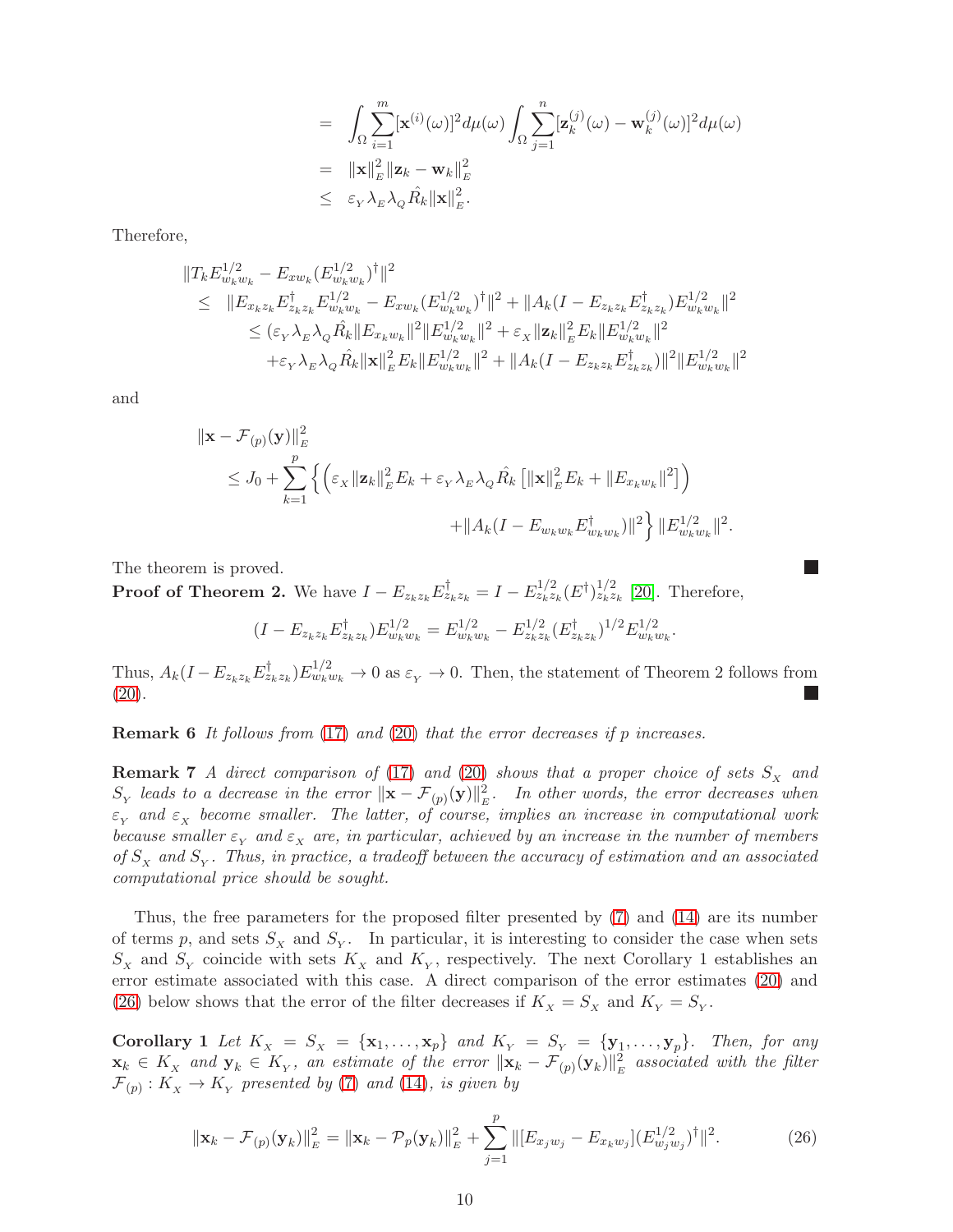**Proof.** For  $K_x = S_x$  and  $K_y = S_y$ , we have  $\mathbf{v}_j = \mathbf{v}_{jk}$ ,  $\mathbf{w}_j = \mathbf{w}_{jk}$ ,  $\mathbf{w}_{kk} = \mathbf{z}_k = \mathbf{w}_k$  and, therefore,  $T_k = E_{x_k w_k} E_{w_k w_k}^{\dagger} + A_k (I - E_{w_k w_k} E_{w_k w_k}^{\dagger})$ . Thus, [\(23\)](#page-8-2) is represented as follows:

<span id="page-10-2"></span>
$$
||T_j E_{w_j w_j}^{1/2} - E_{x_k w_j} (E_{w_j w_j}^{1/2})^\dagger||^2
$$
  
= 
$$
||E_{x_j w_j} E_{w_j w_j}^\dagger E_{w_j w_j}^{1/2} - E_{x_k w_j} (E_{w_j w_j}^{1/2})^\dagger + A_j (I - E_{w_j w_j} E_{w_j w_j}^\dagger) E_{w_j w_j}^{1/2}||^2,
$$
 (27)

where **x** is replaced with  $\mathbf{x}_k$ . Since  $(E_{w_jw_j}^{1/2})^{\dagger} = E_{w_jw_j}^{\dagger}E_{w_jw_j}^{1/2}$  and  $I - E_{w_jw_j}E_{w_jw_j}^{\dagger} = I E^{1/2}_{w_j w_j}(E^{\dagger})^{1/2}_{w_j w_j}$  (see above), we have

$$
(I - E_{w_j w_j} E_{w_j w_j}^\dagger) E_{w_j w_j}^{1/2} = \mathbb{O}
$$

and

<span id="page-10-3"></span>
$$
||T_j E_{w_j w_j}^{1/2} - E_{x_k w_j} (E_{w_j w_j}^{1/2})^\dagger||^2 = ||[E_{x_j w_j} - E_{x_k w_j}](E_{w_j w_j}^{1/2})^\dagger||^2.
$$
\n(28)

Here,  $\mathbb{O}$  is the zero matrix. Then [\(26\)](#page-9-2) follows from [\(21\)](#page-7-3)–[\(23\)](#page-8-2) with  $\mathbf{x} = \mathbf{x}_k$ , and [\(27\)](#page-10-2)–[\(28\)](#page-10-3).

# <span id="page-10-1"></span><span id="page-10-0"></span>2.4 Choice of operators  $Q_i$ , and sets  $S_x$  and  $S_y$

### 2.4.1 Choice of  $Q_i$

In the filter model [\(7\)](#page-3-1), operators  $\mathcal{Q}_1, \ldots, \mathcal{Q}_p$  are used to transform observable signals y to p signals  $\mathbf{v}_1, \ldots, \mathbf{v}_p$  in accordance with [\(4\)](#page-3-3). In particular, the  $\mathbf{v}_1, \ldots, \mathbf{v}_p$  may coincide with the  $\mathbf{v}_{1k}$ ,  $\ldots$ , $\mathbf{v}_{pk}$  – see [\(4\)](#page-3-3). However, our model requires that the signals  $\mathbf{v}_1, \ldots, \mathbf{v}_p$  be distinct. If some of the  $\mathbf{v}_1, \ldots, \mathbf{v}_p$  were the same, say  $\mathbf{v}_i = \mathbf{v}_j$  with  $i \neq j$  for some  $i, j = 1, \ldots, p$ , and if  $\mathcal{T}_i, \mathcal{R}_i$ ,  $\mathcal{Q}_i$  were fixed, then terms in [\(7\)](#page-3-1) associate with  $\mathbf{v}_i$  and  $\mathbf{v}_j$ , would coincide. In such a case, the number of terms in the filter  $(7)$  would be less than p. However, we wish to have the number of terms  $p$  fixed because each term in  $(7)$  contributes to the filter performance. Hence, to keep the structure [\(7\)](#page-3-1), the signals  $\mathbf{v}_1, \ldots, \mathbf{v}_p$  need to be distinct.

Here, we consider some examples for choosing the  $\mathcal{Q}_i$ .

(i) Let  $\Delta^g$  be a subset in  $\mathbb{R}^g$  and let  $\{\alpha_1,\ldots,\alpha_p\}\subset \Delta^g$  be a set of given signals with  $\alpha_i\neq\alpha_j$  for  $i \neq j$ . For any  $\alpha \in \mathbb{R}^g$  and for  $i = 1, \ldots, p$ , let us choose  $\mathcal{Q}_j : L^2(\Omega \times \Delta^g, \mathbb{R}^n) \to L^2(\Omega \times \Delta^g, \mathbb{R}^n)$ so that

<span id="page-10-6"></span>
$$
\mathbf{v}_1(\cdot,\alpha) = \mathbf{y}(\cdot,\alpha), \quad \mathbf{v}_2(\cdot,\alpha) = \mathbf{y}(\cdot,\alpha-\alpha_1), \quad \dots, \quad \mathbf{v}_p(\cdot,\alpha) = \mathbf{y}(\cdot,\alpha-\alpha_p). \tag{29}
$$

Such a choice of  $\mathcal{Q}_i$  is motivated by a generalization of the case considered in [\[12\]](#page-17-6).

(ii) Let  $\Delta^g(\alpha) = [0, \beta^{(1)}] \times ... \times [0, \beta^{(g)}] \subseteq \Delta^g$  with  $\beta^{(i)} > 0$  for all  $i = 1, ..., g$ . Let  $\alpha =$  $[\alpha^{(1)}, \ldots, \alpha^{(g)}] \in \Delta^g(\alpha)$ . For  $i = 1, \ldots, p$  with  $p \leq g+1$ , and  $r_1(\alpha), \ldots, r_p(\alpha)$  known functions, we set  $\mathcal{Q}_j: L^2(\Omega \times \Delta^g(\alpha), \mathbb{R}^n) \to L^2(\Omega \times \Delta^g(\alpha), \mathbb{R}^n)$  so that

<span id="page-10-4"></span>
$$
\mathbf{v}_0(\cdot,\alpha) = \mathbf{y}(\cdot,\alpha), \quad \mathbf{v}_1(\cdot,\alpha) = \int_0^{\alpha^{(1)}} r_1(\alpha) \mathbf{y}(\cdot,\alpha) d\alpha^{(1)},\dots,\tag{30}
$$

$$
\mathbf{v}_p(\cdot,\alpha) = \int_0^{\alpha^{(p)}} r_p(\alpha) \mathbf{y}(\cdot,\alpha) d\alpha^{(p)}.
$$
 (31)

(iii) For  $\alpha_{(1)}, \ldots, \alpha_{(p)} \in \Delta^g(\alpha)$  and  $r_1(\alpha_{(1)}), \ldots, r_p(\alpha_{(p)})$  known functions, let us put  $\mathcal{Q}_i$  so that

<span id="page-10-5"></span>
$$
\mathbf{v}_0(\cdot,\alpha) = \mathbf{y}(\cdot,\alpha), \quad \mathbf{v}_1(\cdot,\alpha) = \int_{\Delta^g(\alpha)} r_1(\alpha_{(1)}) \mathbf{y}(\cdot,\alpha_{(1)}) d\alpha_{(1)}, \tag{32}
$$

$$
\mathbf{v}_2(\cdot,\alpha) = \int_{\Delta^g(\alpha)} \int_{\Delta^g(\alpha)} r_1(\alpha_{(1)}) r_2(\alpha_{(2)}) \mathbf{y}(\cdot,\alpha_{(1)}) \mathbf{y}(\cdot,\alpha_{(2)}) d\alpha_{(1)} d\alpha_{(2)}, \quad \dots,\tag{33}
$$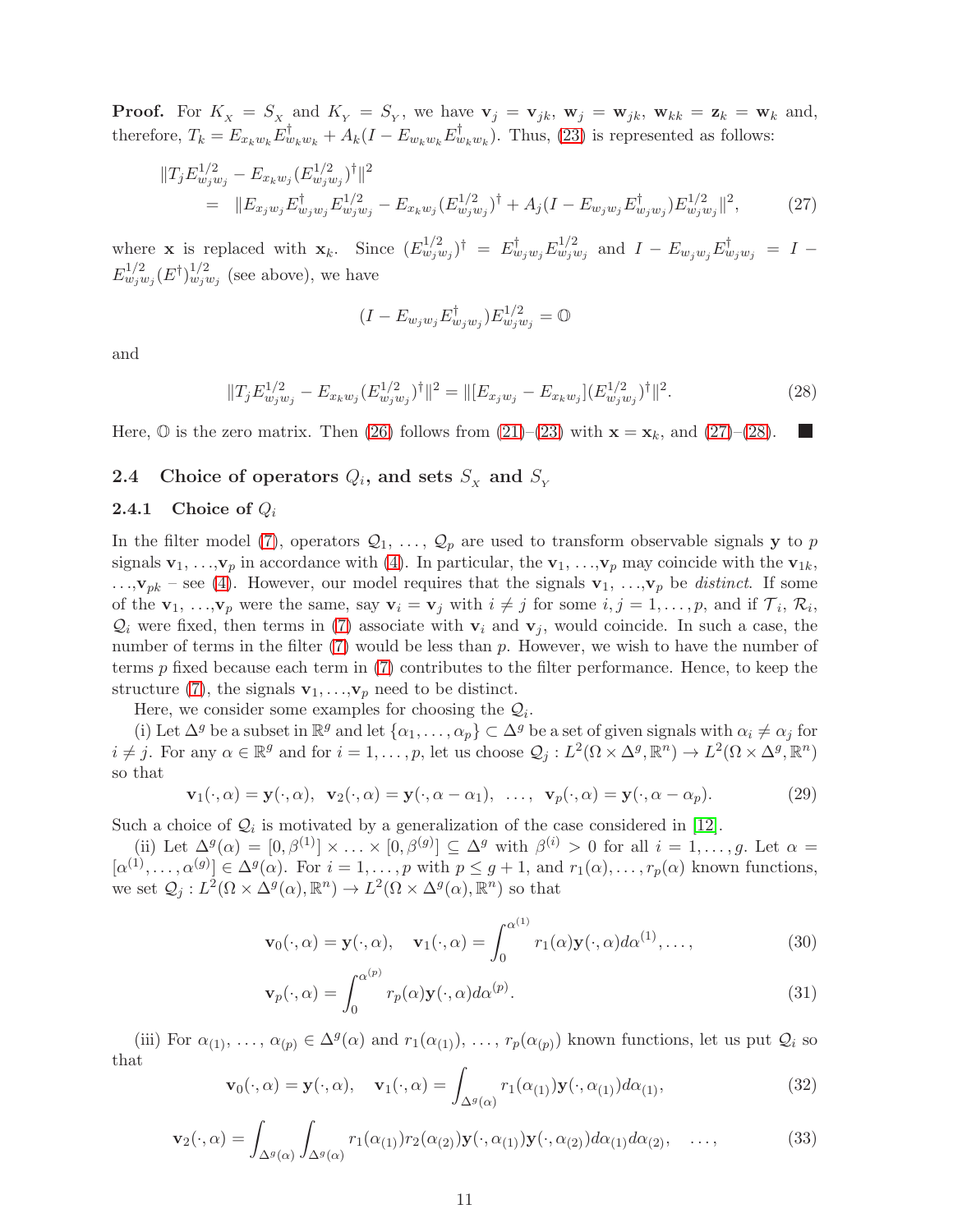<span id="page-11-1"></span>
$$
\mathbf{v}_p(\cdot,\alpha) = \underbrace{\int_{\Delta^g(\alpha)} \int_{\Delta^g(\alpha)} r_1(\alpha_{(1)}) \dots r_p(\alpha_{(p)}) \mathbf{y}(\cdot,\alpha_{(1)}) \dots \mathbf{y}(\cdot,\alpha_{(p)}) d\alpha_{(1)} \dots d\alpha_{(p)}}_{p}.
$$
 (34)

Choosing  $\mathcal{Q}_i$  as in the form [\(30\)](#page-10-4) and [\(32\)](#page-10-5)–[\(34\)](#page-11-1) is motivated by the following observation. It is clear, that the lesser the difference  $\|\mathbf{x}-\mathcal{F}_{(p)}(\mathbf{y})\|_{E}^{2} = \|\mathbf{x}-\sum_{j=1}^{p} \mathcal{T}_{j} \mathcal{R}_{j} \mathcal{Q}_{j}(\mathbf{y})\|_{E}^{2}$ , the better the estimation of **x** by the filter  $\mathcal{F}_{(p)}(\mathbf{y}) = \sum_{j=1}^p \widetilde{\mathcal{T}_j \mathcal{R}_j Q_j}(\mathbf{y})$ . Here,  $\mathbf{v}_j = \mathcal{Q}_j(\mathbf{y})$ . In turn, the closer  $\mathbf{v}_j$  is to **x**, the smaller the value of  $\|\mathbf{x} - \mathcal{F}_{(p)}(\mathbf{y})\|_E^2$ . For example, if  $\mathbf{x} = \mathbf{v}_j$  for all  $j = 1, ..., p$ then one can set  $p = 1$ , choose  $\mathcal{T}_1$  and  $\mathcal{R}_1$  equal to the identity, and then  $\|\mathbf{x} - \mathcal{F}_{(p)}(\mathbf{y})\|_{E}^2 = 0$ . Therefore, it is reasonable to choose  $v_j$  as an approximation to x. The Volterra series is one possible approximation to x and the latter choices for  $\mathcal{Q}_i$  are associated with the Volterra series [\[17\]](#page-17-11).

In general,  $\mathcal{Q}_j$  might be chosen so that  $\mathbf{v}_j = \mathcal{Q}_j(\mathbf{y})$ , with  $j = 1, \ldots, p$ , are approximations to x constructed from the known methods. Such methods are considered, in particular, in [\[4\]](#page-16-6),  $[7], [11]–[13], [18]–[24].$  $[7], [11]–[13], [18]–[24].$  $[7], [11]–[13], [18]–[24].$  $[7], [11]–[13], [18]–[24].$  $[7], [11]–[13], [18]–[24].$  $[7], [11]–[13], [18]–[24].$  $[7], [11]–[13], [18]–[24].$  $[7], [11]–[13], [18]–[24].$  $[7], [11]–[13], [18]–[24].$  $[7], [11]–[13], [18]–[24].$ 

# <span id="page-11-0"></span>2.4.2 Choice of sets  $S_X$  and  $S_Y$

By Theorems 2 and 3,  $S_x = {\mathbf{x}_k}_{k=1}^p$  is an  $\varepsilon_x$ -net for  $K_x$  and  $S_y = {\mathbf{y}_k}_{k=1}^p$  is an  $\varepsilon_y$ -net for  $K_y$ . It follows from Theorems 2 and 3 that the error associated with the proposed filter decreases when  $\varepsilon_X$  and  $\varepsilon_Y$  decrease.

In practice, signals  $\mathbf{x} \in K_{\mathbf{x}}$  and  $\mathbf{y} \in K_{\mathbf{y}}$  are parameterized similarly to those considered in Section [2.4.1](#page-10-0) above, i.e.  $\mathbf{x} = \mathbf{x}(\cdot, \alpha)$  and  $\mathbf{y} = \mathbf{y}(\cdot, \alpha)$  where  $\alpha \in \Delta^g(\alpha)$ . In such a case, the sets  $S_x$  and  $S_y$  are determined from an  $\varepsilon_{\Delta}$ -net for  $\Delta^g(\alpha)$  as follows. Let  $\{\alpha_{(k)}\}_{1}^q$  $\frac{q}{1}$  be the  $\varepsilon_{\Delta}$ -net for  $\Delta^g(\alpha)$ , i.e. for any  $\alpha \in \Delta^g(\alpha)$  there is  $\alpha_{(k)}$  such that

$$
\|\alpha-\alpha_{(k)}\|_2^2 \le \varepsilon_{\Delta}.
$$

Let  $\mathbf{x}_k = \mathbf{x}(\cdot, \alpha_{(k)})$  and let x satisfy the Lipschitz condition

$$
\|\mathbf{x}(\cdot,\alpha)-\mathbf{x}(\cdot,\alpha_{(k)})\|_{E}^{2} \leq \lambda_{x}\|\alpha-\alpha_{(k)}\|_{2}^{2}
$$

with the Lipschitz constant  $\lambda_x > 0$ . Then

$$
\|\mathbf{x}(\cdot,\alpha)-\mathbf{x}(\cdot,\alpha_{(k)})\|_{E}^{2} \leq \lambda_{x} \varepsilon_{\Delta}.
$$

Let  $\varepsilon_{\Delta} \leq \varepsilon_{X}/\lambda_{x}$ . Then  $\|\mathbf{x}(\cdot,\alpha)-\mathbf{x}(\cdot,\alpha_{(k)})\|_{E}^{2} \leq \varepsilon_{X}$  with  $\varepsilon_{X}$  as in Definition 1. Hence,  $S_{X}$  =  ${\bf x}(\cdot,\alpha_{(k)})\}_{k=1}^p$  is the  $\varepsilon_X$ -net for  $K_X = {\bf x}(\cdot,\alpha) | \alpha \in \Delta^g(\alpha)$ . The  $\varepsilon_Y$ -net  $S_Y = {\bf y}(\cdot,\alpha_{(k)})\}_{k=1}^p$  $k=1$ is constructed similarly.

# 2.5 Discussion of the solution: associated advantages

The procedure for constructing the proposed filter [\(7\)](#page-3-1) consists of the following steps. First, the operators  $\mathcal{Q}_1, \ldots, \mathcal{Q}_p$  are chosen so that  $\mathbf{v}_1, \ldots, \mathbf{v}_p$  are distinct signals. See Section [2.4.1](#page-10-0) in this regard. Second, the operators  $\mathcal{R}_1, \ldots, \mathcal{R}_p$  are defined as in Lemma 1. Third, matrices  $T_1, \ldots,$  $T_p$  are determined from Theorem 1. The matrices then satisfy conditions  $(8)$ .

Such a procedure has the following advantages. First, the proposed interpolation filter of the pth order,  $\mathcal{F}_{(p)}$ , processes the infinite set of signals  $K_{Y}$ . This advantage has been discussed in Section [1.1.](#page-0-2) Second, the computational effort associated with the filter  $\mathcal{F}_{(p)}$  is facilitated by the orthogonalization procedure considered in Section [2.1.](#page-4-1) As a result, each matrix  $T_i$  in the filter model  $\mathcal{F}_{(p)}$  is determined separately by [\(14\)](#page-6-6) from equation [\(15\)](#page-6-2) and not from a set of matrix equations as would be required for filters based on a structure similar to that of [\(7\)](#page-3-1) (see, for example, [\[19\]](#page-17-13)). Third, the filter  $\mathcal{F}_{(p)}$  has several free parameters to adjust its performance. They are the number of the filter terms,  $p$ , and the signal sets  $S<sub>x</sub>$  and  $S<sub>y</sub>$ . See Remarks [6](#page-9-0) and [7](#page-9-1) above.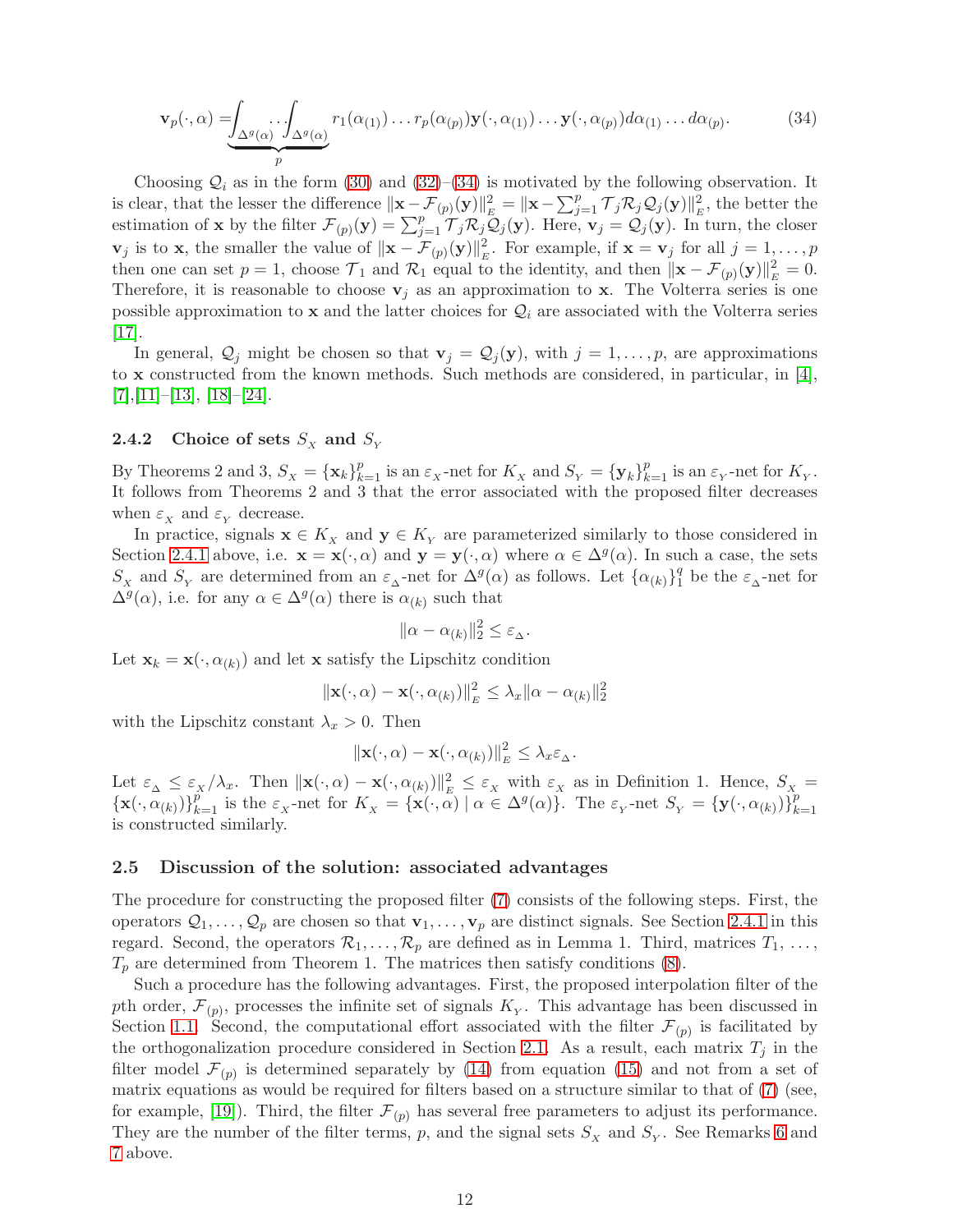# 3 Example of application

Here, we consider a case when sets  $K_{\chi}$  and  $K_{\gamma}$  are finite and large. In the end of Section [3.1](#page-12-0) below, it is shown that this case clearly illustrates its extension to infinite sets.

First, in Section [3.1,](#page-12-0) we consider the interpolation filters presented by [\(7\)](#page-3-1) and [\(14\)](#page-6-6). Then in Section [3.2,](#page-16-7) we give their comparison with Wiener-type filters and RLS filters.

Let  $K_x = \{x_1, x_2, ..., x_N\}$  and  $K_y = \{y_1, y_2, ..., y_N\}$ , where  $N = 100$  and  $x_j, y_j \in$  $L^2(\Omega,\mathbb{R}^n)$  with  $n=116$  for each  $j=1,\ldots,8$ . Here,  $\mathbf{y}_j$  is an observable random signal (data) and  $x_j$  is a reference random signal (data). That is,  $x_j$  is the signal that should be estimated by the filter. In this example,  $x_j$  and  $y_j$  are simulated as digital images presented by  $116 \times 256$ matrices  $X_j$  and  $Y_j$ , respectively. The columns of matrices  $X_j$  and  $Y_j$  represent a realization of signals  $\mathbf{x}_j$  and  $\mathbf{y}_j$ , respectively.

Each picture  $X_j$  in the sequence  $X_1, \ldots, X_N$  has been taken at time  $t_j$  with  $j = 1, \ldots, N$ . Time intervals

<span id="page-12-3"></span>
$$
\Delta_1 = t_2 - t_1, \dots, \Delta_{N-1} = t_N - t_{N-1} \tag{35}
$$

were very short. Images  $Y_1, \ldots, Y_N$  have been simulated from  $X_1, \ldots, X_N$  in the form  $Y_j =$  $X_j \cdot \texttt{rand}_j$  for each  $j = 1, ..., N$ . Here,  $\bullet$  means the Hadamard product and  $\texttt{rand}_j$  is a  $116 \times 256$ matrix whose elements are uniformly distributed in the interval  $(0, 1)$ .

To illustrate the sets  $K_x$  and  $K_y$  we have chosen their representatives,  $X_5$ ,  $X_{18}$ ,  $X_{31}$ ,  $X_{44}$ ,  $X_{57}$ ,  $X_{70}$ ,  $X_{83}$ ,  $X_{96}$  and  $Y_5$ ,  $Y_{18}$ ,  $Y_{31}$ ,  $Y_{44}$ ,  $Y_{57}$ ,  $Y_{70}$ ,  $Y_{83}$ ,  $Y_{96}$ , respectively, taken at times  $t_{5+13(k-1)}$ with  $k = 1, \ldots, 8$  $k = 1, \ldots, 8$  $k = 1, \ldots, 8$ . They are represented in Fig. 1 and Fig. [2.](#page-15-0)

### <span id="page-12-0"></span>3.1 Interpolation filters presented by [\(7\)](#page-3-1), [\(14\)](#page-6-6)

Sets  $S_X$  and  $S_Y$  have been chosen in the form

<span id="page-12-4"></span>
$$
S_X = \{X_{18}, X_{57}, X_{83}\} \text{ and } S_Y = \{Y_{18}, Y_{57}, Y_{83}\}.
$$
 (36)

According to [\(7\)](#page-3-1) and [\(14\)](#page-6-6), the interpolation filter of the 3rd order  $F_{(3)}$  that estimates set  $K_X = \{X_1, X_2, \ldots, X_{100}\}\$  on the basis of observations  $K_Y = \{Y_1, Y_2, \ldots, Y_{100}\}\$ is given, for  $i = 1, \ldots, 100$ , by

<span id="page-12-1"></span>
$$
F_{(3)}(Y_i) = T_1 R_1 Q_1(Y_i) + T_2 R_2 Q_2(Y_i) + T_3 R_3 Q_3(Y_i)
$$
\n(37)

where  $Q_j$ ,  $R_j$  and  $T_j$ , for  $j = 1, 2, 3$ , are as follows.

If  $i = 1, 2$ , then

<span id="page-12-2"></span>
$$
Q_j(Y_i) = Y_{1-(j-1)} \quad \text{where } j = 1, 2, 3. \tag{38}
$$

If  $i = 3, \ldots, N$ , then

 $Q_i(Y_i) = Y_{i-(3-i)}$  where  $j = 1, 2, 3$ .

Such a choice is similar to that considered in [\(29\)](#page-10-6). We denote  $V_{ji} = Q_j(Y_i)$  where  $j = 1, 2, 3$ and  $i=1,\ldots,N$ .

Matrices  $R_j$ , with  $j = 1, 2, 3$ , are determined by Lemma 1 so that, for  $i = 1, \ldots, 100$ ,

$$
R_1(V_{1i}) = W_{1i} \text{ where } W_{1i} := V_{1i},
$$
  
\n
$$
R_2(V_{2i}) = V_{2i} - K_{21}W_{1i} \text{ where } K_{21} = E_{v_{21}w_{1i}}E_{w_{1i}w_{1i}}^{\dagger} \text{ and } W_{2i} := R_2(V_{2i}),
$$
  
\nand 
$$
R_3(V_{3i}) = V_{3i} - K_{231}W_{1i} - K_{32}W_{2i} \text{ where } K_{31} = E_{v_{31}w_{1i}}E_{w_{1i}w_{1i}}^{\dagger},
$$
  
\n
$$
K_{32} = E_{v_{32}w_{2i}}E_{w_{2i}w_{2i}}^{\dagger} \text{ and } W_{3i} := R_3(V_{3i}).
$$

Here, we set  $M_{21} = \mathbb{O}$  and  $M_{31} = M_{32} = \mathbb{O}$  (see [\(10\)](#page-5-2)).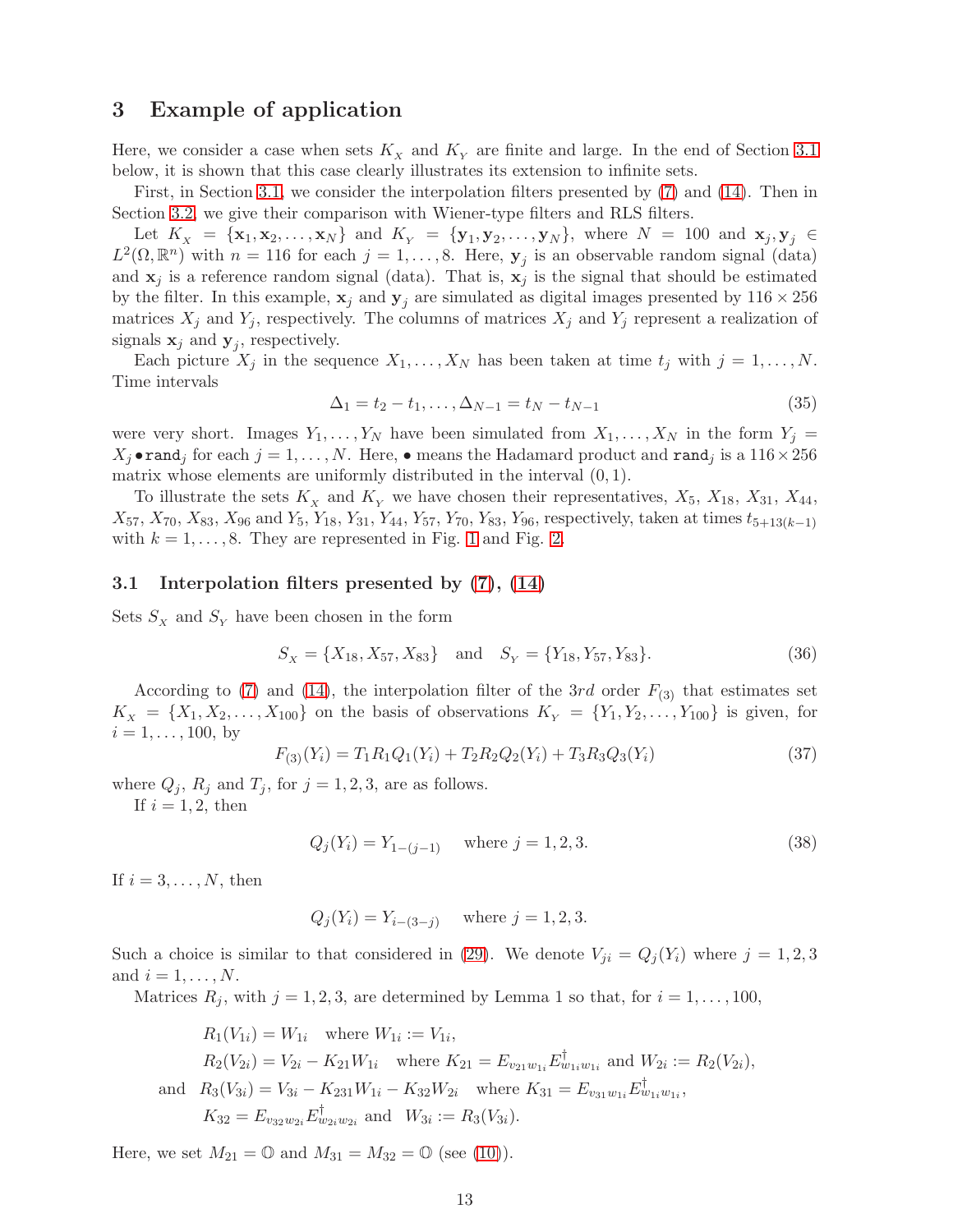Matrices  $T_j$ , with  $j = 1, 2, 3$  $j = 1, 2, 3$  $j = 1, 2, 3$ , are determined by Theorem 1 so that

<span id="page-13-0"></span>
$$
T_j = E_{x_j w_{jj}} E_{w_{jj} w_{jj}}^\dagger \tag{39}
$$

where we have put  $A_i = \mathbb{O}$  (see [\(14\)](#page-6-6)).

Covariance matrices  $E_{v_{ik}w_{1li}}$ ,  $E_{w_{li}w_{li}}$  and  $E_{x_jw_{ij}}$  used above for certain j, k,  $\ell$ , i, can be estimated in various ways. Some of them are presented, for example, in [\[21\]](#page-17-0), Chapter 4.3. We note that a covariance matrix estimation is a specific and difficult problem which is not a subject for this paper. Here, estimates of  $E_{v_{jk}w_{1\ell i}}, E_{w_{\ell i}w_{\ell i}}$  and  $E_{x_jw_{jj}}$  are used for illustration purposes only. Therefore, we use the simplest way to obtain the above estimates, the maximum likeli-hood estimates [\[21\]](#page-17-0) based on the samples  $X_i$ ,  $V_{jk}$  and  $W_{\ell i}$ . Other related methods, based on incomplete observations, can be found, e.g., in [\[14,](#page-17-14) [21\]](#page-17-0).

Table 1. Accuracy associated with the proposed interpolation filter of pth order.

| $p=3$                          |                                                  | $n = h$                                                             |                      |
|--------------------------------|--------------------------------------------------|---------------------------------------------------------------------|----------------------|
| $  X_{57}-F_{(3)}(Y_{57})  ^2$ | $\frac{1}{2}$   $\ X_{70} - F_{(3)}(Y_{70})\ ^2$ | $\  \ X_{57} - F_{(5)}(Y_{57})\ ^2 \  X_{70} - F_{(5)}(Y_{70})\ ^2$ |                      |
| $9.06 \times 10^{6}$           | $9.12 \times 10^{6}$                             | $3.67 \times 10^{6}$                                                | $3.64 \times 10^{6}$ |

|                      |                    | $  X_{57} - \Phi_{57}(Y_{57})  ^2$   $  X_{70} - \Phi_{70}(Y_{70})  ^2$    $  X_{57} - R_{57}(Y_{57})  ^2$   $  X_{70} - R_{70}(Y_{70})$ |  |
|----------------------|--------------------|------------------------------------------------------------------------------------------------------------------------------------------|--|
| $2.34 \times 10^{8}$ | $2.65 \times 10^8$ | $941 \times$                                                                                                                             |  |

Results of the set  $K_X = \{X_1, X_2, \ldots, X_{100}\}$  estimation by the filter given by [\(37\)](#page-12-1) are presented in Fig. [2.](#page-15-0) We represent typical members of sets  $S_Y$  and  $K_Y$ ,  $Y_{57}$  and  $Y_{70}$ , respectively. Other members of  $S_Y$  and  $K_Y$  are similar. Estimates of  $X_{57}$  and  $X_{70}$  by the filter  $F_{(3)}$ ,  $X_{57}$  and  $X_{70}$ , are also given in Fig. [2.](#page-15-0)

To illustrate Remark 5, i.e., to show that the error  $\|\mathbf{x} - \mathcal{F}_{(p)}(\mathbf{y})\|_{E}^{2}$  decreases if p increases, an estimate of the set  $K_X = \{X_1, X_2, \ldots, X_{100}\}\$  has been obtained by the interpolation filter of the 5th order  $F_{(p)}$ , with  $p = 5$ , i.e. with p bigger than  $p = 3$  considered in [\(37\)](#page-12-1). In this case,  $Q_j$ ,  $R_j$  and  $T_j$ , for  $j = 1, \ldots, 5$  are determined in ways similar to [\(38\)](#page-12-2)–[\(39\)](#page-13-0). We denote  $X_i = F_{(5)}Y_i$ , for  $i = 1, ..., N$ . Estimates  $\widehat{X}_{57}$  and  $\widehat{X}_{70}$  are given in Fig. [2.](#page-15-0)

In Table 1, values of the errors  $||X_i - F_{(p)}Y_i||^2$  are presented for  $i = 57$  and  $i = 70$ , and  $p = 3$ and  $p = 5$ .

It follows from Table 1 and Fig. [2](#page-15-0) that an increase in  $p$  implies a decrease in the error of the estimation.

Note that, although the considered sets  $K_X$  and  $K_Y$  are finite, the above results of their estimation by the interpolation filters can easily be extended to the case when  $K_X$  and  $K_Y$  are infinite. Indeed, if in [\(35\)](#page-12-3),  $\Delta_i \to 0$  as  $i \to \infty$ , then  $K_X$  and  $K_Y$  tend to infinite sets. In this case, the choice of sets  $S_x$  and  $S_y$  can be the same as in [\(36\)](#page-12-4) above. Then filters  $F_{(3)}$  and  $F_{(5)}$  will also be the same as above. Therefore, for the case when  $K_{\chi}$  and  $K_{\gamma}$  are infinite sets, estimates of  $K_{\chi}$  by filters  $F_{(3)}$  and  $F_{(5)}$  are similar to the results obtained above.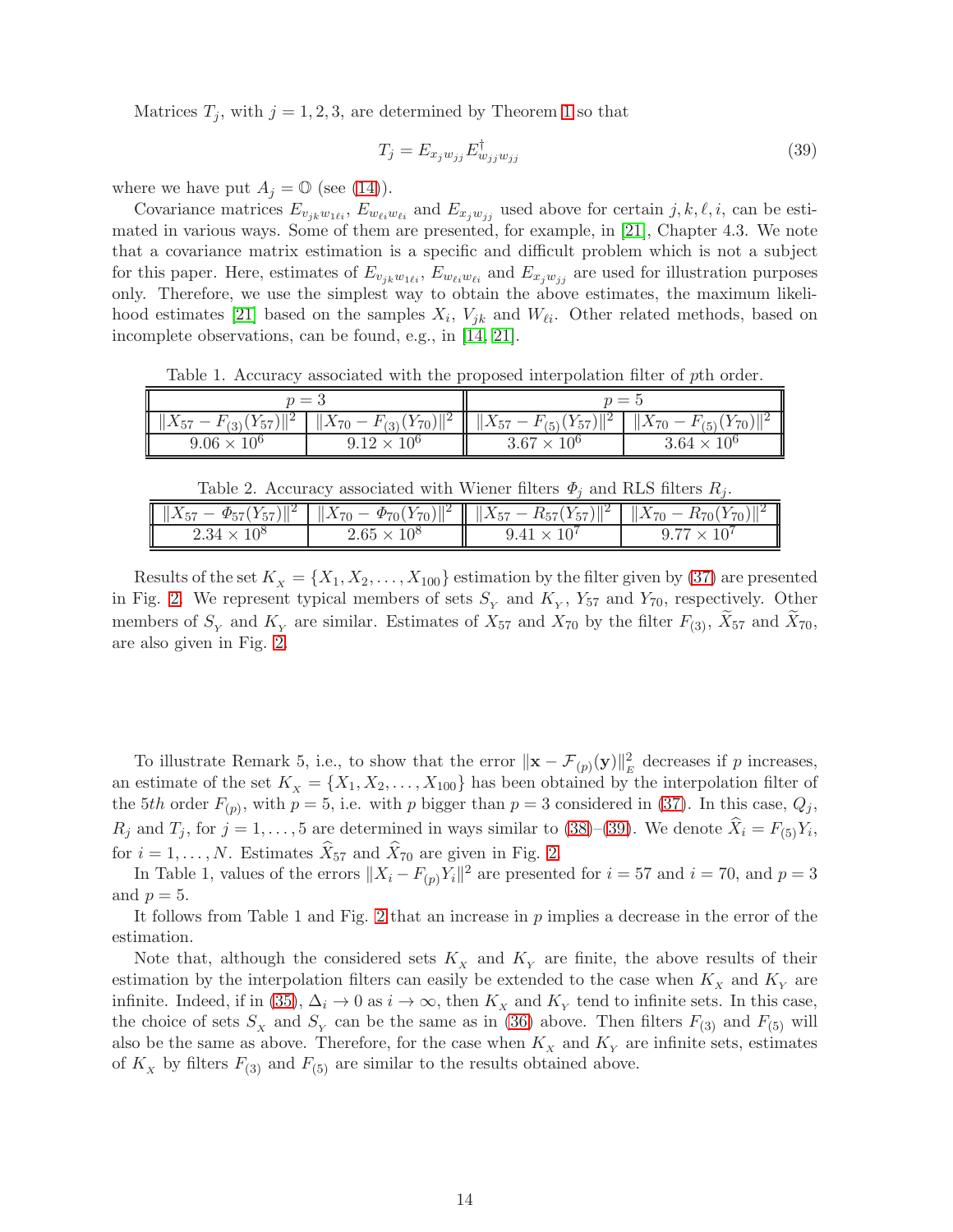

<span id="page-14-0"></span>Figure 1: Examples of reference data from set  $K_{\mathbf{x}}$  to be estimated from observed data.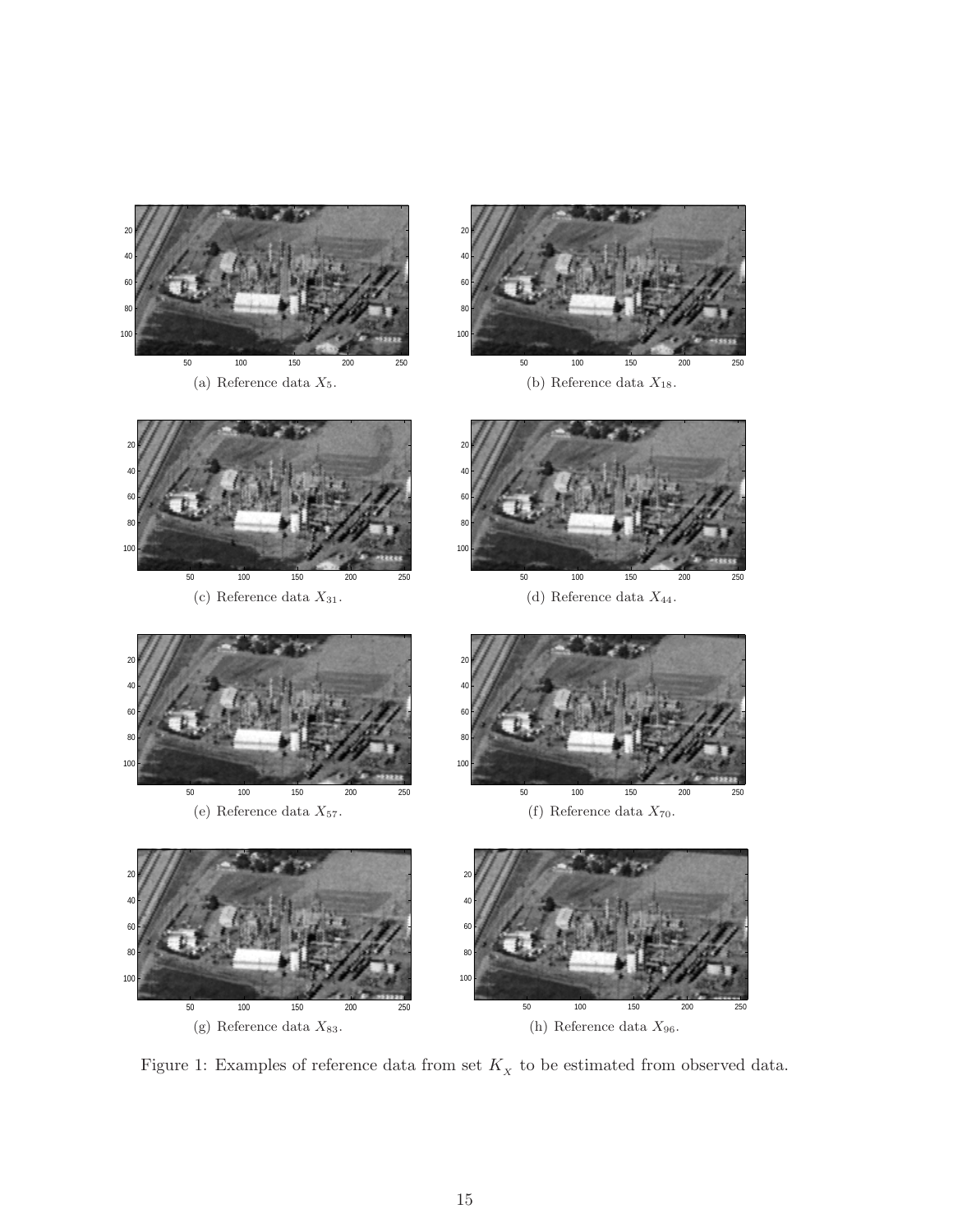

<span id="page-15-0"></span>Figure 2: Illustration to set  $K_X$  estimation by filters  $F_{(3)}$  and  $F_{(5)}$ .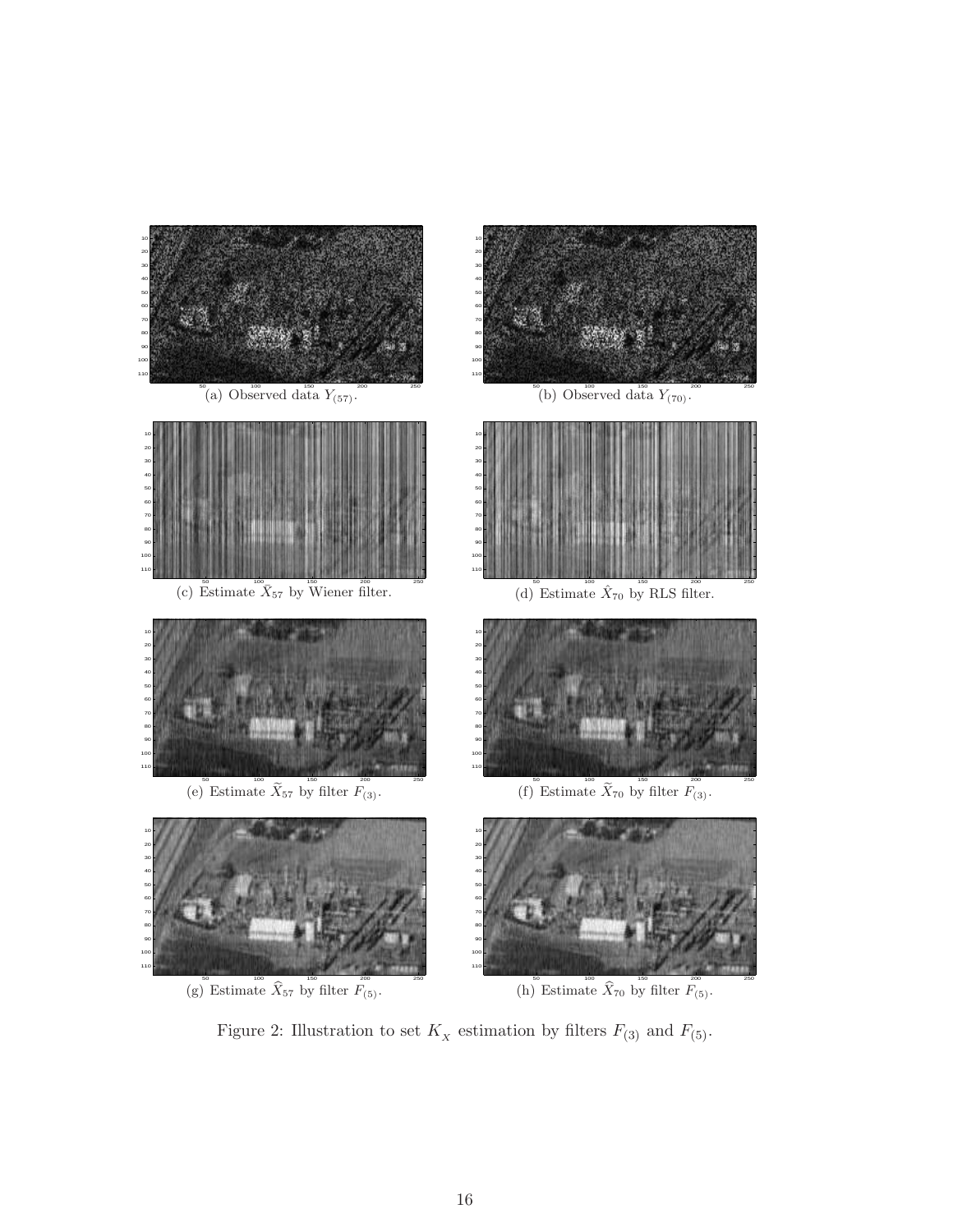### <span id="page-16-7"></span>3.2 Comparison with Wiener-type filter and RLS filter

In both the Wiener filtering approach and the RLS filtering methodology, a filter should be found for each pair of input-output signals,  $\{x_i, y_j\}$  where  $j = 1, \ldots, 100$ . That is, in these simulations, 100 Wiener filters or RLS filters,  $\Phi_1, \ldots, \Phi_{100}$  or  $R_1, \ldots, R_{100}$ , respectively, are required to process signals from  $K_Y$  to  $K_X$ . In contrast, our approach requires the single interpolation filter  $\mathcal{F}_{(p)}$  with p terms (above, we have chosen  $p = 3$  and  $p = 5$ ) where each term requires computational effort that is similar to that required by the single Wiener filter  $\Phi_i$  and the single RLS filter  $R_i$ . Clearly, the Wiener filtering approach and the RLS filtering methodology imply much more computational work [\[9,](#page-17-4) [16\]](#page-17-5) to process signals from  $K_{\scriptscriptstyle Y}$  to  $K_{\scriptscriptstyle X}$ .

Examples of accuracies associated with the filters  $\Phi_{57}$  and  $R_{70}$  for estimating  $X_{57}$  and  $X_{70}$ (which represent typical signals under consideration) are given in Table 2, where  $\bar{X}_{57} = \Phi_{57}(Y_{57})$ and  $\hat{X}_{70} = R_{70}(Y_{70})$ . The estimates  $\bar{X}_{57}$  and  $\hat{X}_{70}$  are presented in Fig. [2.](#page-15-0)

The accuracy associated with the proposed interpolation filter  $\mathcal{F}_{(p)}$  is better than that of filters  $\Phi_i$  and  $R_i$  due to the properties of filter F discussed above (in particular, in Theorems [2](#page-7-0) and [3\)](#page-7-1).

# 4 Conclusion

In this paper, we develop a new approach to filtering of infinite sets of stochastic signals. The approach is based on a filter representation in the form of a sum of  $p$  terms. Each term is derived from three matrices,  $Q_i$ ,  $R_i$  and  $T_i$  with  $i = 1, \ldots, p$ . The methods for determining these matrices have been studied. In particular, matrices  $T_i, \ldots, T_p$  are determined from interpolation conditions. This procedure allows us to construct the filter that estimates each signal from the given infinite set with controlled accuracy.

An analysis of the error associated with the filter has been provided. The analysis has shown that the filter has three free parameters with which to improve performance. It follows from the error analysis that the proposed filter is asymptotically optimal. The filter is determined in terms of pseudo-inverse matrices and, therefore, it always exists.

# <span id="page-16-2"></span>References

- [1] S.T. Alexander and A.L. Ghimikar, A method for recursive least squares filtering based upon an inverse QR decomposition, IEEE Trans. Signal Processing, 41 (1) pp. 20-30, 1993.
- <span id="page-16-3"></span>[2] J.A. Apolinario and M.D. Miranda, Convential and Inverse QRD-RLS Algorithms, in QRD-RLS Adaptive Filtering, J.A. Apolinario (Ed), Springer, 2009.
- <span id="page-16-4"></span>[3] T. L. Boullion and P. L. Odell, Generalized Inverse Matrices, John Wiley & Sons, Inc., New York, 1972.
- <span id="page-16-6"></span><span id="page-16-5"></span>[4] J.H. Ferziger, Numerical Methods for Engineering Applications, Wiley, New-York, 1999.
- [5] V. N. Fomin and M. V. Ruzhansky, Abstract optimal linear filtering, SIAM J. Control Optim., 38, pp. 1334–1352, 2000.
- <span id="page-16-0"></span>[6] Y. Gao, M.J. Brennan and P.F. Joseph, A comparison of time delay estimators for the detection of leak noise signals in plastic water distribution pipes, J. Sound and Vibration, Volume 292, Issues 3-5, pp. 552-570, 2006.
- <span id="page-16-1"></span>[7] G.H. Golub and C.F. Van Loan, Matrix Computation, Johns Hopkins Univ. Press, 3rd Ed., 1996.